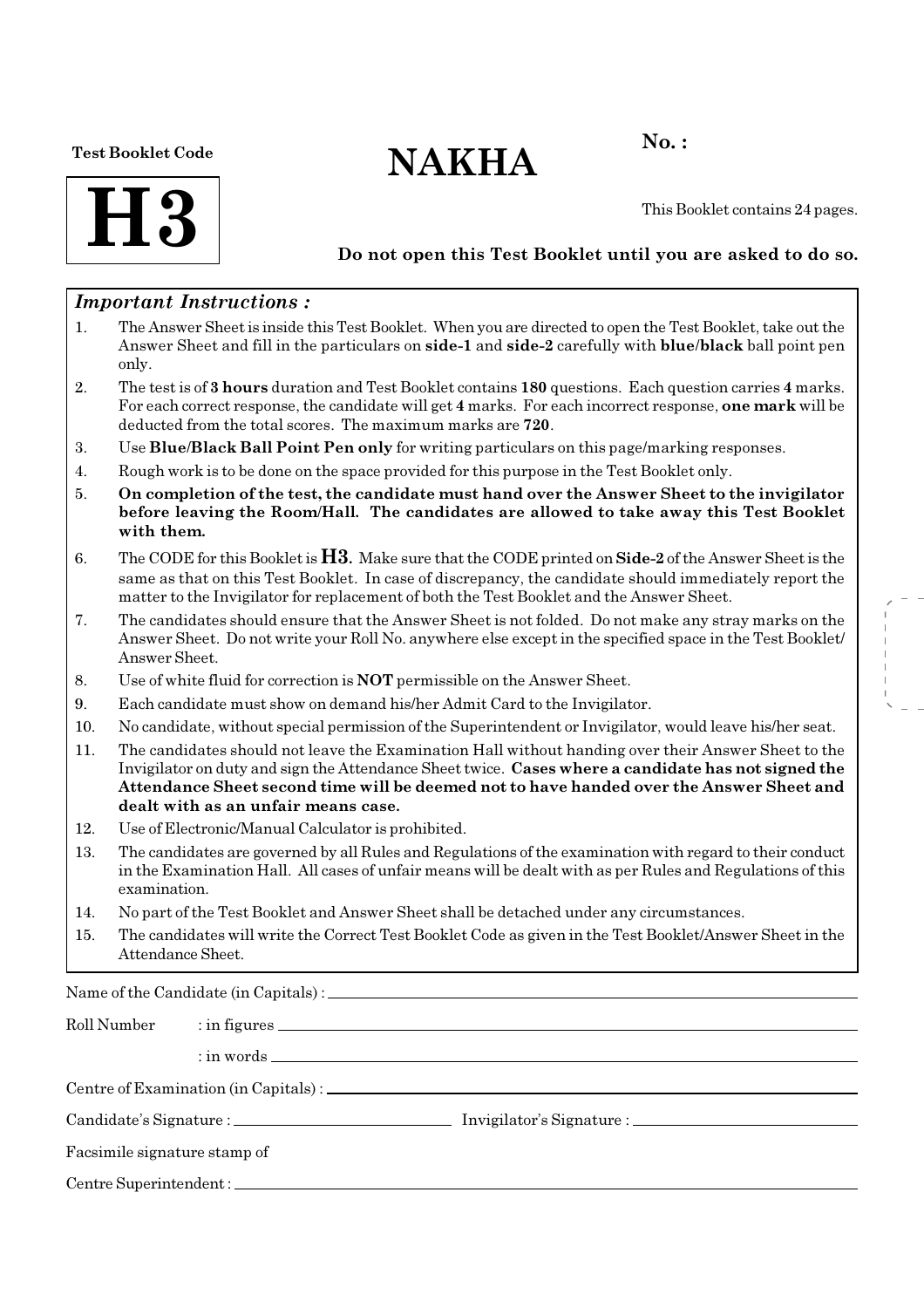1. The color code of a resistance is given below :



The values of resistance and tolerance, respectively, are :

(1) 470  $\Omega$ , 5%

(2) 470 kΩ, 5%

- (3)  $47 \text{ k}\Omega$ , 10%
- (4)  $4.7 \text{ k}\Omega, 5\%$
- 2. Find the torque about the origin when a force of  $3 \hat{j}$  N acts on a particle whose position vector is  $2 \, \overset{\circ}{k} \, \text{m}$  .
	- (1)  $6 \hat{k}$  N m
	- (2)  $6i$  N m
	- $(3)$ ∧
	- $(4)$ ∧ −
- 3. A cylinder contains hydrogen gas at pressure of 249 kPa and temperature 27°C.

Its density is :  $(R=8.3 \text{ J mol}^{-1}\text{ K}^{-1})$ 

- $(1)$  0.02 kg/m<sup>3</sup>
- (2)  $0.5 \text{ kg/m}^3$
- (3)  $0.2 \text{ kg/m}^3$
- (4)  $0.1 \text{ kg/m}^3$
- 4. Two cylinders A and B of equal capacity are connected to each other via a stop cock. A contains an ideal gas at standard temperature and pressure. B is completely evacuated. The entire system is thermally insulated. The stop cock is suddenly opened. The process is :
	- (1) isobaric
	- (2) isothermal
	- (3) adiabatic
	- (4) isochoric

5. Two particles of mass 5 kg and 10 kg respectively are attached to the two ends of a rigid rod of length 1 m with negligible mass.

> The centre of mass of the system from the 5 kg particle is nearly at a distance of :

- (1) 80 cm
- (2) 33 cm
- (3) 50 cm
- (4) 67 cm
- 6. A ray is incident at an angle of incidence  $i$  on one surface of a small angle prism (with angle of prism A) and emerges normally from the opposite surface. If the refractive index of the material of the prism is  $\mu$ , then the angle of incidence is nearly equal to :

(1) 
$$
\frac{\mu A}{2}
$$
  
\n(2)  $\frac{A}{2\mu}$   
\n(3)  $\frac{2A}{\mu}$   
\n(4)  $\mu A$ 

- 7. A body weighs 72 N on the surface of the earth. What is the gravitational force on it, at a height equal to half the radius of the earth ?
	- (1) 24 N
	- (2) 48 N
	- (3) 32 N
	- (4) 30 N
- 8. An iron rod of susceptibility 599 is subjected to a magnetising field of 1200 A m−1. The permeability of the material of the rod is :

 $(\mu_0 = 4\pi \times 10^{-7} \text{ T m A}^{-1})$ 

- (1)  $2.4\pi \times 10^{-7}$  T m A<sup>-1</sup>
- (2)  $2.4\pi \times 10^{-4}$  T m A<sup>-1</sup>
- (3)  $8.0 \times 10^{-5}$  T m A<sup>-1</sup>
- (4)  $2.4\pi \times 10^{-5}$  T m A<sup>-1</sup>
- 9. For transistor action, which of the following statements is correct ?
	- (1) The base region must be very thin and lightly doped.
	- (2) Base, emitter and collector regions should have same doping concentrations.
	- (3) Base, emitter and collector regions should have same size.
	- (4) Both emitter junction as well as the collector junction are forward biased.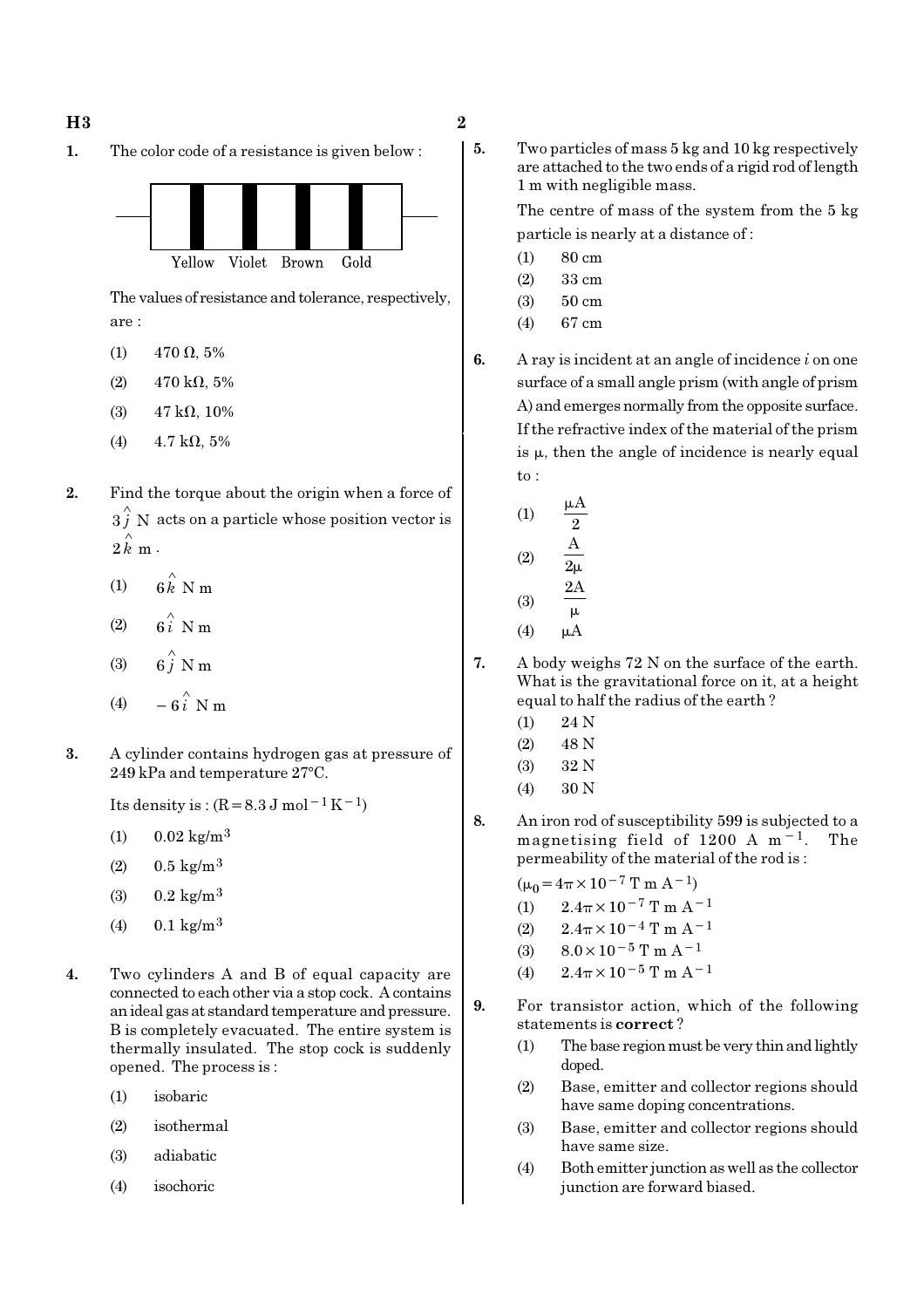- 10. Light with an average flux of  $20$  W/cm<sup>2</sup> falls on a non-reflecting surface at normal incidence having surface area 20 cm<sup>2</sup>. The energy received by the surface during time span of 1 minute is :
	- (1)  $48 \times 10^3$  J
	- (2)  $10 \times 10^3$  J
	- (3)  $12 \times 10^3$  J
	- (4)  $24 \times 10^3$  J
- 11. A short electric dipole has a dipole moment of 16×10−<sup>9</sup> C m. The electric potential due to the dipole at a point at a distance of 0.6 m from the centre of the dipole, situated on a line making an angle of  $60^\circ$  with the dipole axis is:

$$
\left(\frac{1}{4\pi\epsilon_0} = 9 \times 10^9 \text{ N m}^2/\text{C}^2\right)
$$
  
(1) zero  
(2) 50 V

- (3) 200 V
- $(4)$  400 V
- 12. A ball is thrown vertically downward with a velocity of 20 m/s from the top of a tower. It hits the ground after some time with a velocity of 80 m/s. The height of the tower is :  $(g=10 \text{ m/s}^2)$ 
	- (1) 300 m
	- (2) 360 m
	- (3) 340 m
	- (4) 320 m
- 13. A resistance wire connected in the left gap of a metre bridge balances a 10  $\Omega$  resistance in the right gap at a point which divides the bridge wire in the ratio 3 : 2. If the length of the resistance wire is 1.5 m, then the length of 1  $\Omega$  of the resistance wire is :
	- (1)  $1.5 \times 10^{-2}$  m
	- (2)  $1.0 \times 10^{-2}$  m
	- (3)  $1.0 \times 10^{-1}$  m
	- (4)  $1.5 \times 10^{-1}$  m
- 14. When a uranium isotope  $^{235}_{92}$ U is bombarded with a neutron, it generates  $^{89}_{36}\text{Kr}$  , three neutrons and :
	- (1)  $\frac{103}{36}$ Kr
	- (2)  $\frac{144}{56}Ba$
	- (3)  $\frac{91}{40}Zr$
	- (4)  $\frac{101}{36}$ Kr
- 15. A long solenoid of 50 cm length having 100 turns carries a current of 2.5 A. The magnetic field at the centre of the solenoid is :

$$
(\mu_0 = 4\pi \times 10^{-7} \text{ T m A}^{-1})
$$
  
(1) 3.14 × 10<sup>-5</sup> T  
(2) 6.28 × 10<sup>-4</sup> T  
(3) 3.14 × 10<sup>-4</sup> T

- (4) 6.28  $\times$  10<sup>-5</sup> T
- 16. The average thermal energy for a mono-atomic gas is : ( $k_B$  is Boltzmann constant and T, absolute temperature)

(1) 
$$
\frac{7}{2} k_{B}T
$$
  
\n(2)  $\frac{1}{2} k_{B}T$   
\n(3)  $\frac{3}{2} k_{B}T$   
\n(4)  $\frac{5}{2} k_{B}T$ 

- 17. A capillary tube of radius r is immersed in water and water rises in it to a height h. The mass of the water in the capillary is 5 g. Another capillary tube of radius 2r is immersed in water. The mass of water that will rise in this tube is :
	- $(1)$  20.0 g
	- $(2)$  2.5 g
	- (3) 5.0 g
	- (4)  $10.0 \text{ g}$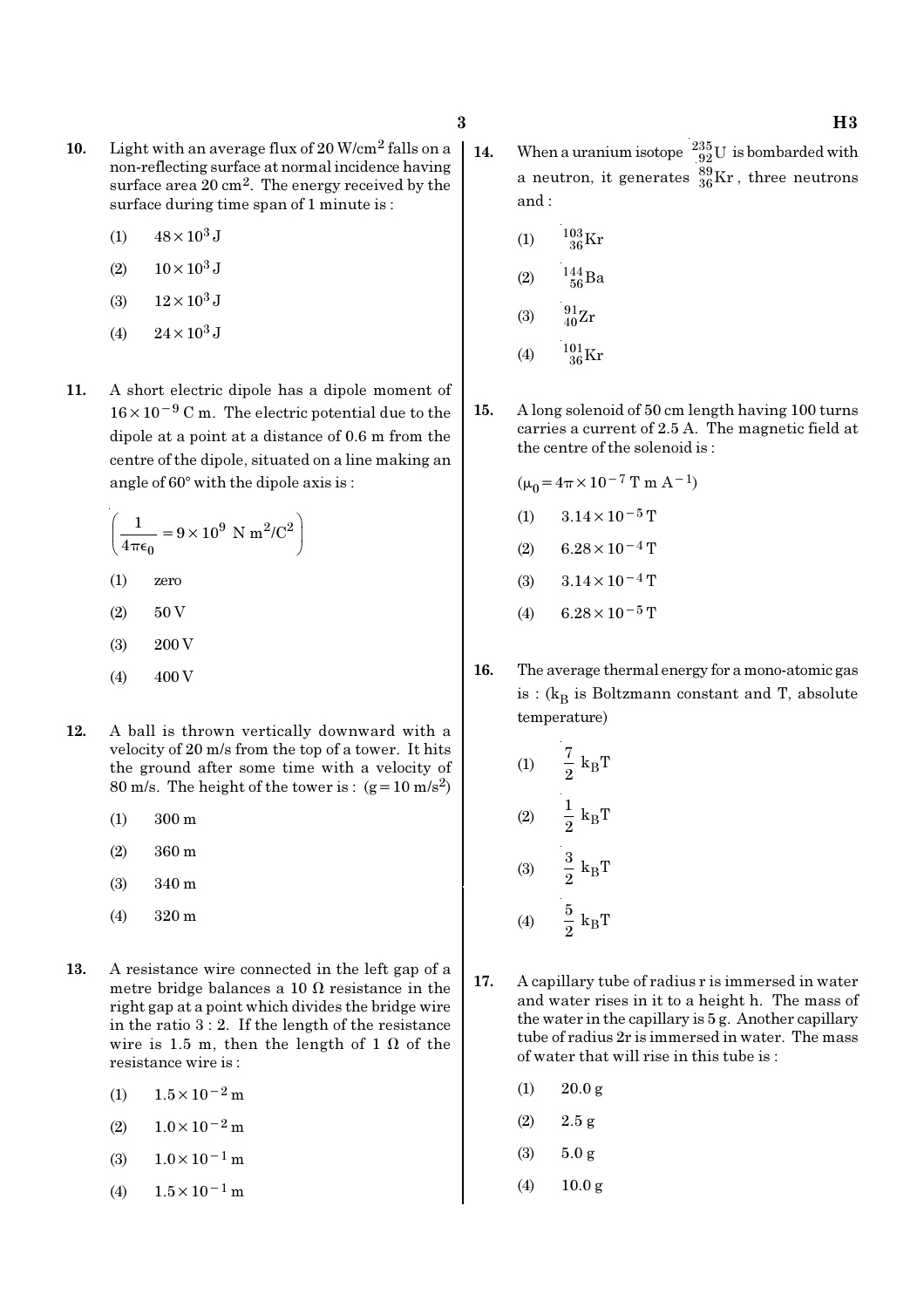#### $H3 \hspace{2.5cm} 4$

- 18. The ratio of contributions made by the electric field and magnetic field components to the intensity of an electromagnetic wave is : (c=speed of electromagnetic waves)
	- (1)  $1 : c^2$
	- $(2)$  c : 1
	- $(3) \quad 1 : 1$
	- $(4) 1 : c$
- 19. Assume that light of wavelength 600 nm is coming from a star. The limit of resolution of telescope whose objective has a diameter of 2 m is :
	- (1)  $6.00 \times 10^{-7}$  rad
	- (2)  $3.66 \times 10^{-7}$  rad
	- (3)  $1.83 \times 10^{-7}$  rad
	- (4)  $7.32 \times 10^{-7}$  rad
- 20. A wire of length L, area of cross section A is hanging from a fixed support. The length of the wire changes to  $\mathrm{L}_1$  when mass M is suspended from its free end. The expression for Young's modulus is :
	- (1) 1 MgL  $A(L_1 - L)$
	- (2)  $MgL_1$ AL

(3) 
$$
\frac{Mg(L_1 - L)}{AL}
$$
  
(4) 
$$
\frac{MgL}{AL_1}
$$

- 21. The energy required to break one bond in DNA is  $10^{-20}$  J. This value in eV is nearly :
	- $(1)$  0.006
	- $(2) 6$
	- (3) 0.6
	- (4) 0.06
- 22. In a certain region of space with volume  $0.2 \text{ m}^3$ , the electric potential is found to be 5 V throughout. The magnitude of electric field in this region is :
	- (1) 5 N/C
	- (2) zero
	- (3) 0.5 N/C
	- (4) 1 N/C

23. The mean free path for a gas, with molecular diameter d and number density n can be expressed as :

(1) 
$$
\frac{1}{\sqrt{2} n^2 \pi^2 d^2}
$$
  
\n(2) 
$$
\frac{1}{\sqrt{2} n \pi d}
$$
  
\n(3) 
$$
\frac{1}{\sqrt{2} n \pi d^2}
$$
  
\n(4) 
$$
\frac{1}{\sqrt{2} n^2 \pi d^2}
$$

- 24. An electron is accelerated from rest through a potential difference of V volt. If the de Broglie wavelength of the electron is  $1.227 \times 10^{-2}$  nm, the potential difference is :
	- $(1)$  10<sup>4</sup> V
	- $(2) 10 V$
	- $(3)$  10<sup>2</sup> V
	- $(4)$  10<sup>3</sup> V
- 25. In a guitar, two strings A and B made of same material are slightly out of tune and produce beats of frequency 6 Hz. When tension in B is slightly decreased, the beat frequency increases to 7 Hz. If the frequency of A is 530 Hz, the original frequency of B will be :
	- (1) 537 Hz
	- (2) 523 Hz
	- (3) 524 Hz
	- (4) 536 Hz
- 26. A 40  $\mu$ F capacitor is connected to a 200 V, 50 Hz ac supply. The rms value of the current in the circuit is, nearly :
	- (1) 25.1 A
	- (2) 1.7 A
	- (3) 2.05 A
	- (4) 2.5 A
- 27. The increase in the width of the depletion region in a p-n junction diode is due to :
	- (1) increase in forward current
	- (2) forward bias only
	- (3) reverse bias only
	- (4) both forward bias and reverse bias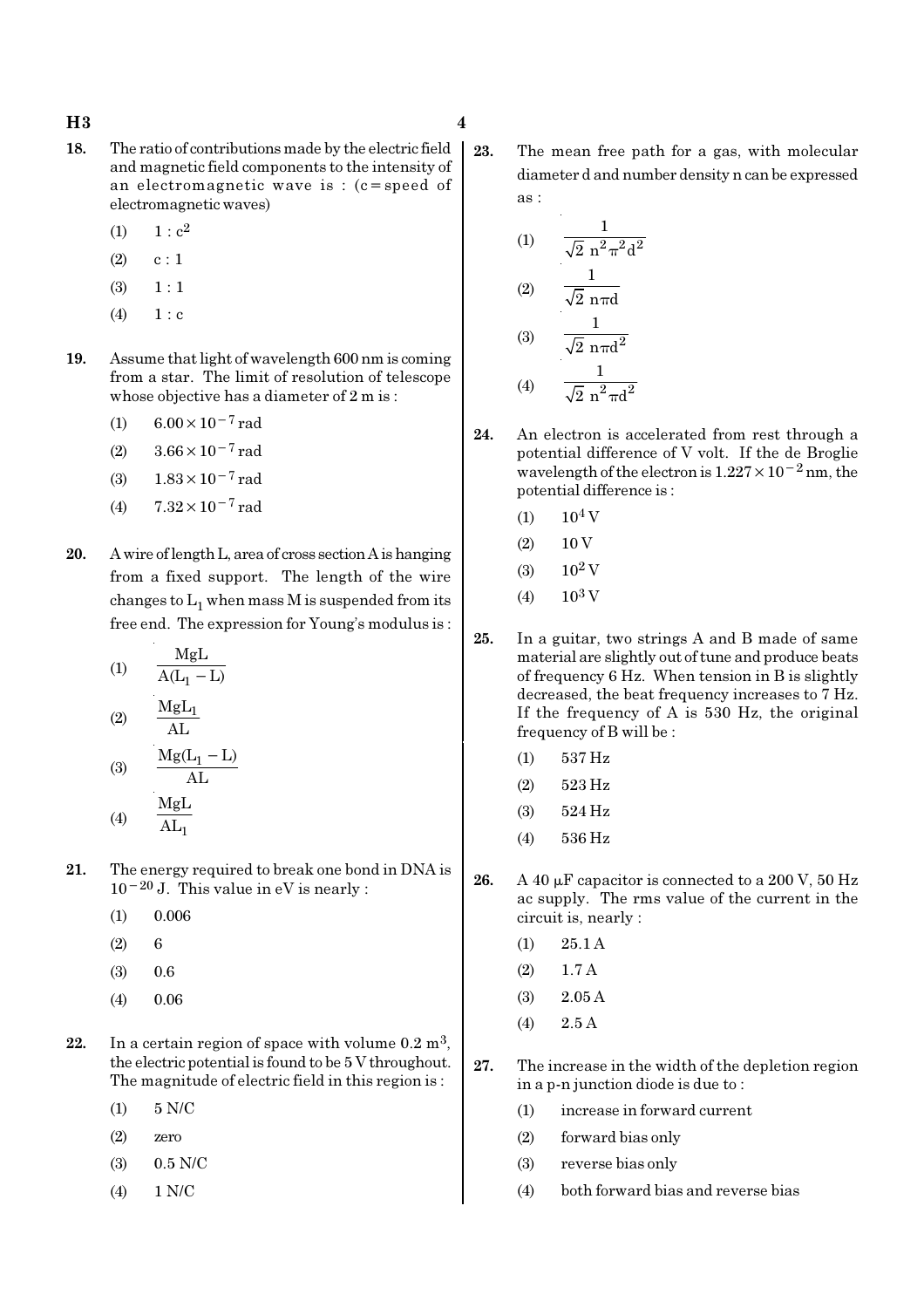**28.** The Brewsters angle  $i<sub>b</sub>$  for an interface should be :

$$
(1) \qquad i_b = 90^{\circ}
$$

- (2)  $0^{\circ} < i_b < 30^{\circ}$
- (3)  $30^{\circ} < i_b < 45^{\circ}$
- (4)  $45^{\circ} < i_b < 90^{\circ}$
- 29. The phase difference between displacement and acceleration of a particle in a simple harmonic motion is :
	- (1) zero
	- (2)  $\pi$  rad

(3) 
$$
\frac{3\pi}{2} \text{ rad}
$$
  
(4) 
$$
\frac{\pi}{2} \text{ rad}
$$

30. A spherical conductor of radius 10 cm has a charge of  $3.2 \times 10^{-7}$  C distributed uniformly. What is the magnitude of electric field at a point 15 cm from the centre of the sphere ?

$$
\left(\frac{1}{4\pi\epsilon_0} = 9 \times 10^9 \text{ N m}^2/\text{C}^2\right)
$$
  
(1) 1.28 × 10<sup>7</sup> N/C  
(2) 1.28 × 10<sup>4</sup> N/C  
(3) 1.28 × 10<sup>5</sup> N/C

- (4)  $1.28 \times 10^6$  N/C
- 31. The capacitance of a parallel plate capacitor with air as medium is  $6 \mu$ F. With the introduction of a dielectric medium, the capacitance becomes  $30 \mu$ F. The permittivity of the medium is :
	- $(\epsilon_0 = 8.85 \times 10^{-12} \text{ C}^2 \text{ N}^{-1} \text{ m}^{-2})$
	- (1)  $5.00 \text{ C}^2 \text{ N}^{-1} \text{ m}^{-2}$
	- (2)  $0.44 \times 10^{-13}$  C<sup>2</sup> N<sup>-1</sup> m<sup>-2</sup>
	- (3)  $1.77 \times 10^{-12}$  C<sup>2</sup> N<sup>-1</sup> m<sup>-2</sup>
	- (4)  $0.44 \times 10^{-10}$  C<sup>2</sup> N<sup>-1</sup> m<sup>-2</sup>
- 32. Taking into account of the significant figures, what is the value of 9.99 m−0.0099 m ?
	- (1) 9.9 m
	- (2) 9.9801 m
	- (3) 9.98 m
	- (4) 9.980 m
- 33. A series LCR circuit is connected to an ac voltage source. When L is removed from the circuit, the phase difference between current and voltage  $is \frac{1}{3}$ π . If instead C is removed from the circuit, the phase difference is again  $\frac{1}{3}$ π between current and voltage. The power factor of the circuit is :
	- $(1) \quad -1.0$
	- (2) zero
	- (3) 0.5
	- $(4)$  1.0
- 34. Dimensions of stress are :
	- (1)  $[ML^{-1}T^{-2}]$
	- $(2)$  [MLT<sup>-2</sup>]
	- (3)  $[ML^2T^{-2}]$
	- (4)  $[ML^0T^{-2}]$
- 35. Light of frequency 1.5 times the threshold frequency is incident on a photosensitive material. What will be the photoelectric current if the frequency is halved and intensity is doubled ?
	- (1) zero
	- (2) doubled
	- (3) four times
	- (4) one-fourth
- 36. The solids which have the negative temperature coefficient of resistance are :
	- (1) insulators and semiconductors
	- (2) metals
	- (3) insulators only
	- (4) semiconductors only
- 37. A charged particle having drift velocity of  $7.5 \times 10^{-4}$  m s<sup>-1</sup> in an electric field of  $3 \times 10^{-10}$  Vm<sup>-1</sup>, has a mobility in m<sup>2</sup> V<sup>-1</sup> s<sup>-1</sup> of :
	- $(1)$  2.25×10<sup>-15</sup>
	- $(2)$   $2.25 \times 10^{15}$
	- (3)  $2.5 \times 10^6$
	- $(4)$  2.5×10<sup>-6</sup>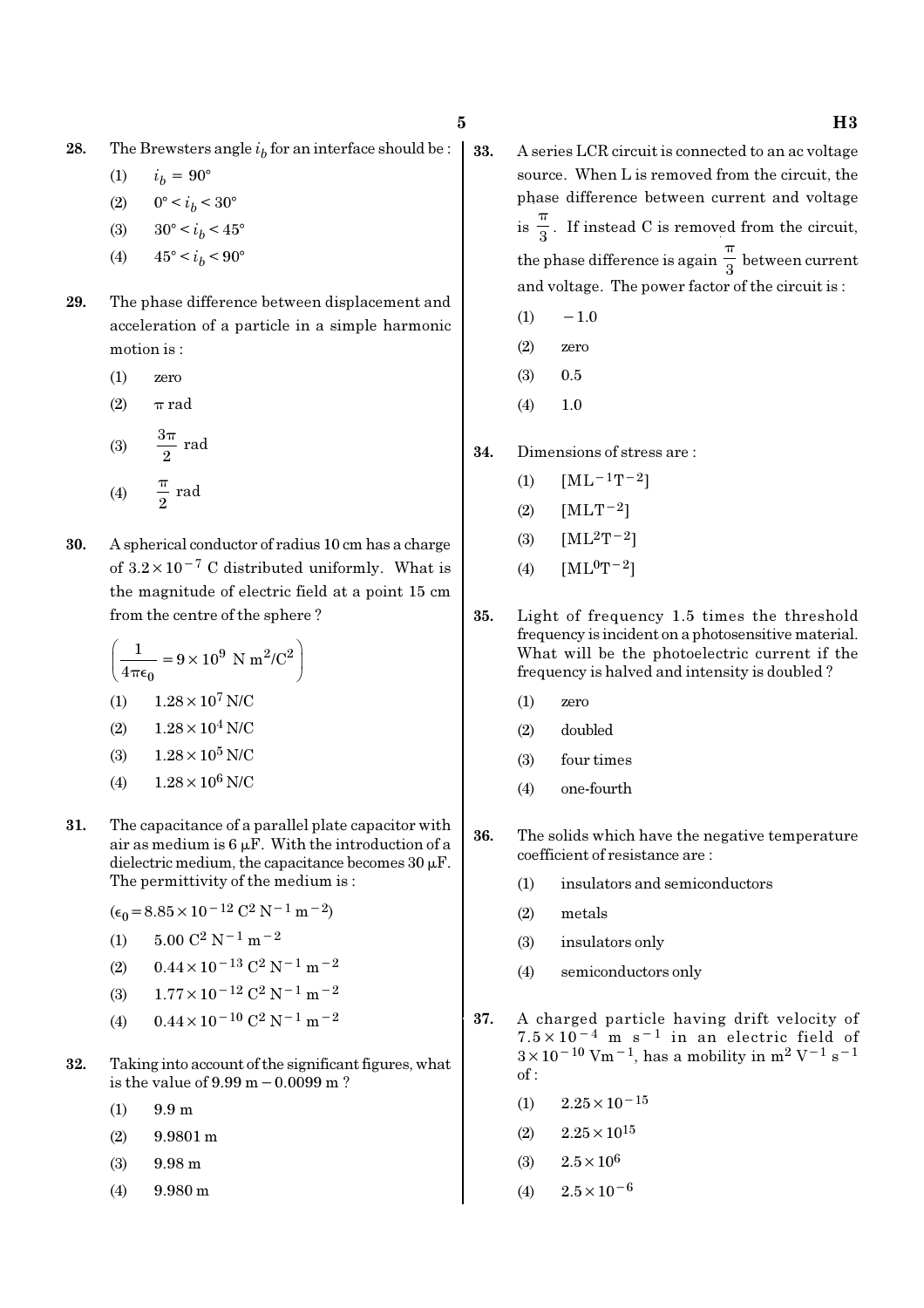38. Which of the following graph represents the variation of resistivity (ρ) with temperature (T) for copper ?



39. Two bodies of mass 4 kg and 6 kg are tied to the ends of a massless string. The string passes over a pulley which is frictionless (see figure). The acceleration of the system in terms of acceleration due to gravity (g) is :



- (4) g/5
- 
- 40. A screw gauge has least count of 0.01 mm and there are 50 divisions in its circular scale.

The pitch of the screw gauge is :

- (1) 1.0 mm
- (2) 0.01 mm
- (3) 0.25 mm
- (4) 0.5 mm
- 41. In Young's double slit experiment, if the separation between coherent sources is halved and the distance of the screen from the coherent sources is doubled, then the fringe width becomes :
	- (1) one-fourth
	- (2) double
	- (3) half
	- (4) four times

42. For the logic circuit shown, the truth table is :



43. The energy equivalent of 0.5 g of a substance is :

- (1)  $0.5 \times 10^{13}$  J
- (2)  $4.5 \times 10^{16}$  J
- (3)  $4.5 \times 10^{13}$  J
- (4)  $1.5 \times 10^{13}$  J
- 44. For which one of the following, Bohr model is not valid ?
	- (1) Singly ionised neon atom  $(Ne^+)$
	- (2) Hydrogen atom
	- (3) Singly ionised helium atom  $(He<sup>+</sup>)$
	- (4) Deuteron atom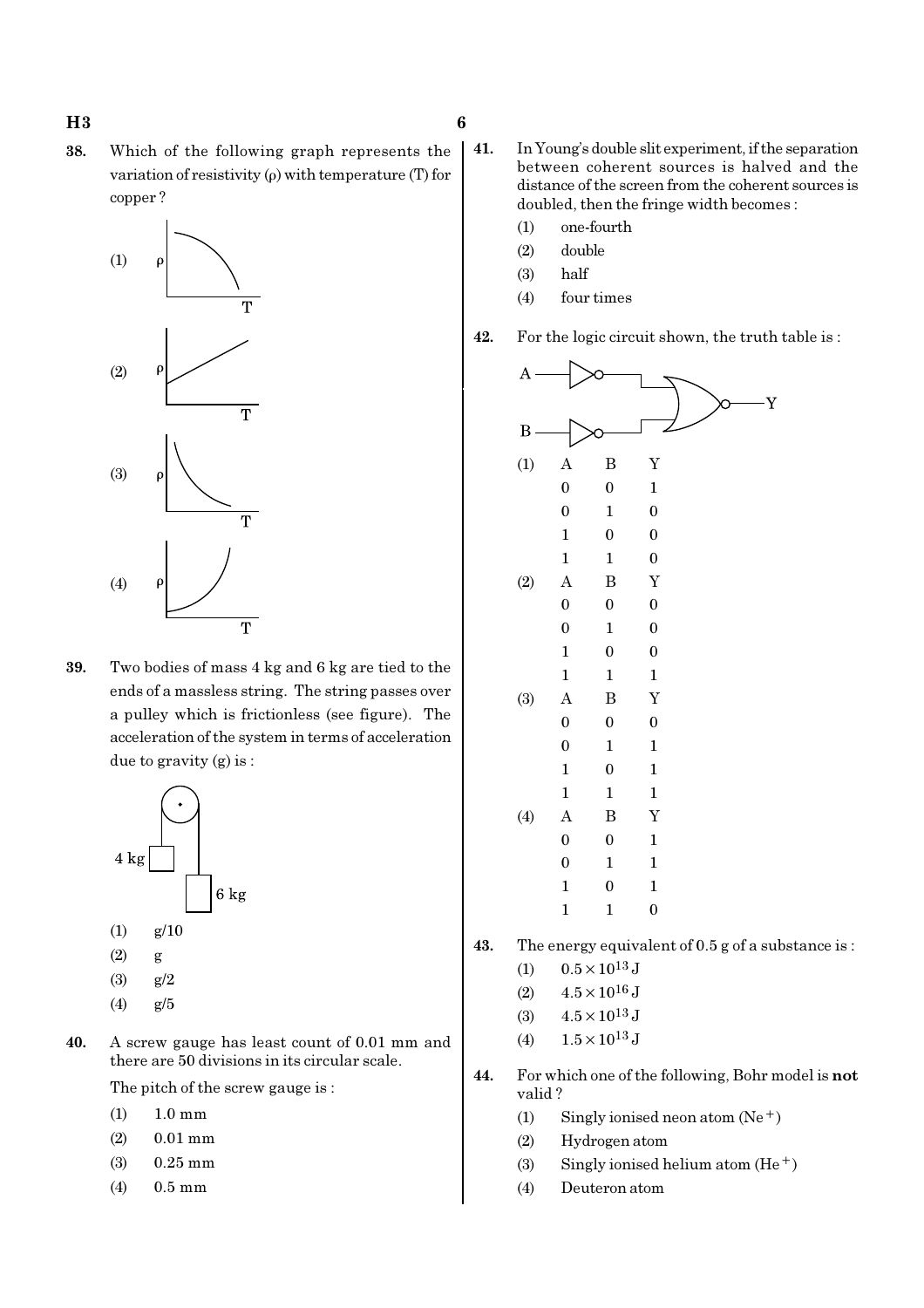45. The quantities of heat required to raise the temperature of two solid copper spheres of radii  $r_1$  and  $r_2$  ( $r_1$ =1.5  $r_2$ ) through 1 K are in the ratio :

$$
(1) \qquad \frac{5}{3}
$$

(2) 
$$
\frac{27}{8}
$$
  
(3)  $\frac{9}{4}$ 

$$
(4) \qquad \frac{3}{2}
$$

- 46. The transverse section of a plant shows following anatomical features :
	- (a) Large number of scattered vascular bundles surrounded by bundle sheath.
	- (b) Large conspicuous parenchymatous ground tissue.
	- (c) Vascular bundles conjoint and closed.
	- (d) Phloem parenchyma absent.

Identify the category of plant and its part :

- (1) Dicotyledonous root
- (2) Monocotyledonous stem
- (3) Monocotyledonous root
- (4) Dicotyledonous stem
- 47. Which of the following would help in prevention of diuresis ?
	- (1) Decrease in secretion of renin by JG cells
	- (2) More water reabsorption due to undersecretion of ADH
	- (3) Reabsorption of  $Na<sup>+</sup>$  and water from renal tubules due to aldosterone
	- (4) Atrial natriuretic factor causes vasoconstriction
- 48. Which of the following statements is not correct ?
	- (1) Genetically engineered insulin is produced in E-Coli.
	- (2) In man insulin is synthesised as a proinsulin.
	- (3) The proinsulin has an extra peptide called C-peptide.
	- (4) The functional insulin has A and B chains linked together by hydrogen bonds.
- 49. Embryological support for evolution was disapproved by :
	- (1) Oparin
	- (2) Karl Ernst von Baer
	- (3) Alfred Wallace
	- (4) Charles Darwin
- 50. Goblet cells of alimentary canal are modified from :
	- (1) Compound epithelial cells
	- (2) Squamous epithelial cells
	- (3) Columnar epithelial cells
	- (4) Chondrocytes
- 51. The QRS complex in a standard ECG represents :
	- (1) Repolarisation of ventricles
	- (2) Repolarisation of auricles
	- (3) Depolarisation of auricles
	- (4) Depolarisation of ventricles
- 52. In light reaction, plastoquinone facilitates the transfer of electrons from :
	- (1) PS-I to ATP synthase
	- (2) PS-II to  $\text{Cytb}_6\text{f}$  complex
	- (3) Cytb<sub>6</sub>f complex to PS-I
	- $(4)$  PS-I to NADP<sup>+</sup>
- 53. The product(s) of reaction catalyzed by nitrogenase in root nodules of leguminous plants is/are :
	- (1) Ammonia and hydrogen
	- (2) Ammonia alone
	- (3) Nitrate alone
	- (4) Ammonia and oxygen

#### 54. Match the following with respect to meiosis :

- (a) Zygotene (i) Terminalization
- (b) Pachytene (ii) Chiasmata
- (c) Diplotene (iii) Crossing over
- (d) Diakinesis (iv) Synapsis

#### Select the correct option from the following :

|                   | (a)   | (b)   | (c)   | (d)   |
|-------------------|-------|-------|-------|-------|
| (1)               | (ii)  | (iv)  | (iii) | (i)   |
| (2)               | (iii) | (iv)  | (i)   | (ii)  |
| (3)               | (iv)  | (iii) | (ii)  | (i)   |
| $\left( 4\right)$ | (i)   | (ii)  | (iv)  | (iii) |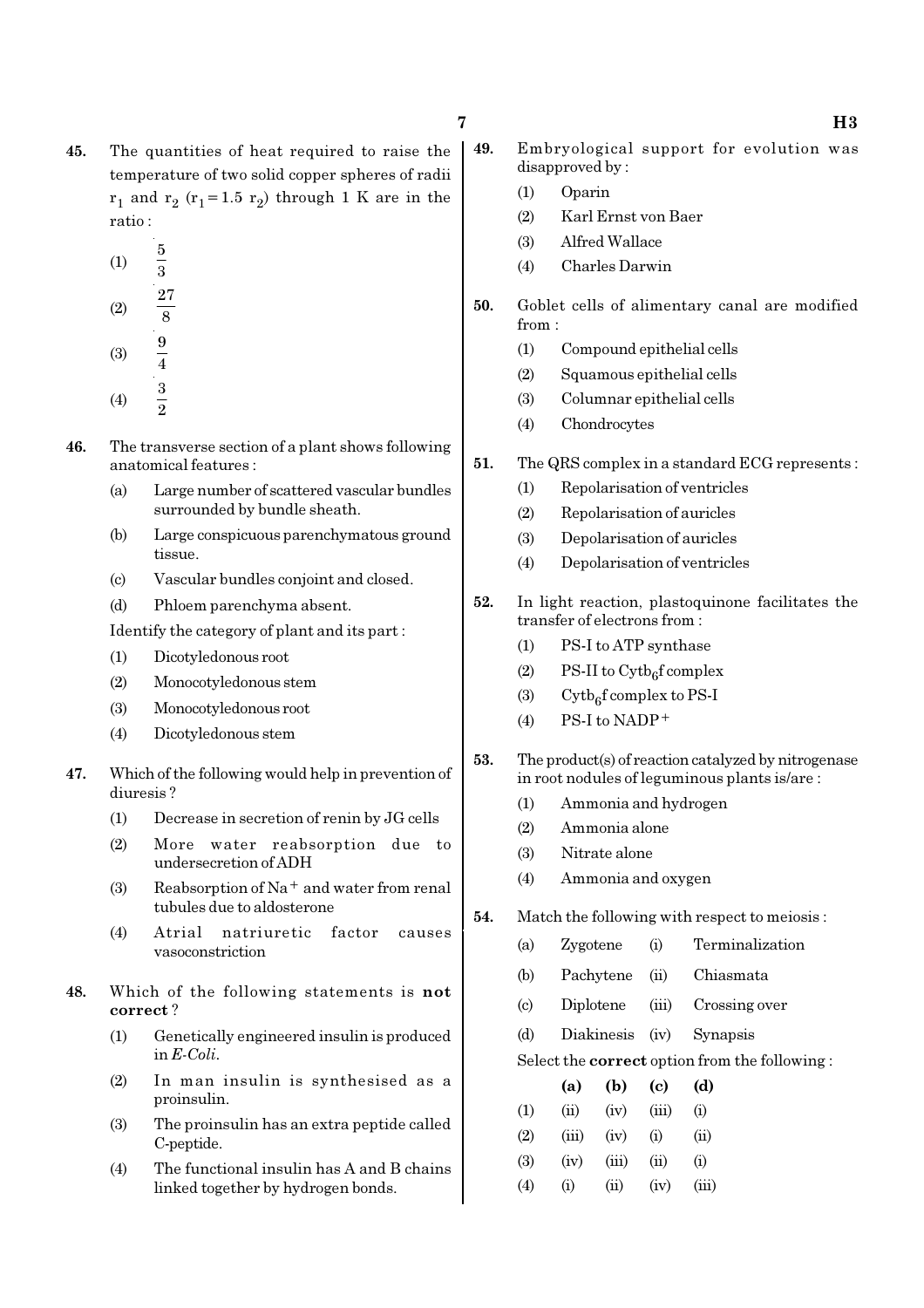$H3$  8

55. Match the following columns and select the correct option.

|                             |            | Column - I                 | Column-II |          |                |
|-----------------------------|------------|----------------------------|-----------|----------|----------------|
| (a)                         | gill slits | $6 - 15$ pairs of          |           | (i)      | Trygon         |
| (b)                         |            | Heterocercal<br>caudal fin |           | (ii)     | Cyclostomes    |
| $\left( \mathrm{c} \right)$ |            | Air Bladder                |           | (iii)    | Chondrichthyes |
| (d)                         |            | Poison sting               |           | (iv)     | Osteichthyes   |
|                             | (a)        | (b)                        | (c)       | (d)      |                |
| (1)                         | (i)        | (iv)                       | (iii)     | (ii)     |                |
| (2)                         | (ii)       | (iii)                      | (iv)      | (i)      |                |
| (3)                         | (iii)      | (iv)                       | (i)       | (ii)     |                |
| $\left( 4\right)$           | (iv)       | (ii)                       | (iii)     | $\rm(i)$ |                |

#### 56. Which is the important site of formation of glycoproteins and glycolipids in eukaryotic cells ?

- (1) Polysomes
- (2) Endoplasmic reticulum
- (3) Peroxisomes
- (4) Golgi bodies

#### 57. Match the organism with its use in biotechnology.

| (a)                         | <i>Bacillus</i> | (i)            | Cloning vector  |
|-----------------------------|-----------------|----------------|-----------------|
|                             | thuringiensis   |                |                 |
| (b)                         | <i>Thermus</i>  | $\overline{u}$ | Construction of |
|                             | aquaticus       |                | first rDNA      |
|                             |                 |                | molecule        |
| $\left( \mathrm{c} \right)$ | Agrobacterium   | (iii)          | DNA polymerase  |
|                             | tumefaciens     |                |                 |

(d) Salmonella (iv) Cry proteins typhimurium

Select the correct option from the following :

|                   | (a)   | (b)   | (c)   | (d)  |
|-------------------|-------|-------|-------|------|
| $\rm(1)$          | (iii) | (iv)  | (i)   | (ii) |
| (2)               | (ii)  | (iv)  | (iii) | (i)  |
| (3)               | (iv)  | (iii) | (i)   | (ii) |
| $\left( 4\right)$ | (iii) | (ii)  | (iv)  | (i)  |

- 58. Experimental verification of the chromosomal theory of inheritance was done by :
	- (1) Morgan
	- (2) Mendel
	- (3) Sutton
	- (4) Boveri

| 59. | Match the following:                                                                |                                                                       |                |                            |                               |       |                                                      |  |  |
|-----|-------------------------------------------------------------------------------------|-----------------------------------------------------------------------|----------------|----------------------------|-------------------------------|-------|------------------------------------------------------|--|--|
|     | (a)                                                                                 | activity                                                              |                | Inhibitor of catalytic     | (i)                           | Ricin |                                                      |  |  |
|     | (b)                                                                                 |                                                                       |                | Possess peptide bonds      |                               | (ii)  | Malonate                                             |  |  |
|     | $\left( \mathrm{c}\right)$                                                          | fungi                                                                 |                | Cell wall material in      |                               | (iii) | Chitin                                               |  |  |
|     | (d)                                                                                 |                                                                       |                | Secondary metabolite       |                               | (iv)  | Collagen                                             |  |  |
|     |                                                                                     |                                                                       |                |                            |                               |       | Choose the <b>correct</b> option from the following: |  |  |
|     |                                                                                     | (a)                                                                   | (b)            | $\left( \mathrm{e}\right)$ | (d)                           |       |                                                      |  |  |
|     | (1)                                                                                 | (ii)                                                                  | (iii)          | (i)                        | (iv)                          |       |                                                      |  |  |
|     | (2)                                                                                 | (ii)                                                                  |                | $(iv)$ $(iii)$             | (i)                           |       |                                                      |  |  |
|     | (3)                                                                                 |                                                                       | $(iii)$ $(i)$  | $(iv)$ $(ii)$              |                               |       |                                                      |  |  |
|     | (4)                                                                                 |                                                                       | $(iii)$ $(iv)$ | (i)                        | (ii)                          |       |                                                      |  |  |
| 60. |                                                                                     | Bilaterally symmetrical and acoelomate animals<br>are exemplified by: |                |                            |                               |       |                                                      |  |  |
|     | (1)                                                                                 | Annelida                                                              |                |                            |                               |       |                                                      |  |  |
|     | (2)                                                                                 | Ctenophora                                                            |                |                            |                               |       |                                                      |  |  |
|     | (3)                                                                                 | Platyhelminthes                                                       |                |                            |                               |       |                                                      |  |  |
|     | (4)                                                                                 |                                                                       | Aschelminthes  |                            |                               |       |                                                      |  |  |
| 61. |                                                                                     | Floridean starch has structure similar to:                            |                |                            |                               |       |                                                      |  |  |
|     | (1)                                                                                 | Laminarin and cellulose                                               |                |                            |                               |       |                                                      |  |  |
|     | (2)                                                                                 | Starch and cellulose                                                  |                |                            |                               |       |                                                      |  |  |
|     | (3)                                                                                 | Amylopectin and glycogen                                              |                |                            |                               |       |                                                      |  |  |
|     | (4)                                                                                 | Mannitol and algin                                                    |                |                            |                               |       |                                                      |  |  |
| 62. | Identify the correct statement with regard to<br>$G_1$ phase (Gap 1) of interphase. |                                                                       |                |                            |                               |       |                                                      |  |  |
|     | (1)                                                                                 |                                                                       |                |                            | Nuclear Division takes place. |       |                                                      |  |  |
|     | (2)                                                                                 |                                                                       |                |                            |                               |       | DNA synthesis or replication takes place.            |  |  |
|     | (3)                                                                                 | place.                                                                |                |                            |                               |       | Reorganisation of all cell components takes          |  |  |
|     | (4)                                                                                 |                                                                       |                | not replicate its DNA.     |                               |       | Cell is metabolically active, grows but does         |  |  |
| 63. |                                                                                     | few days because :                                                    |                |                            |                               |       | If the head of cockroach is removed, it may live for |  |  |

- (1) the head holds a  $1/3^{rd}$  of a nervous system while the rest is situated along the dorsal part of its body.
- (2) the supra-oesophageal ganglia of the cockroach are situated in ventral part of abdomen.
- (3) the cockroach does not have nervous system.
- (4) the head holds a small proportion of a nervous system while the rest is situated along the ventral part of its body.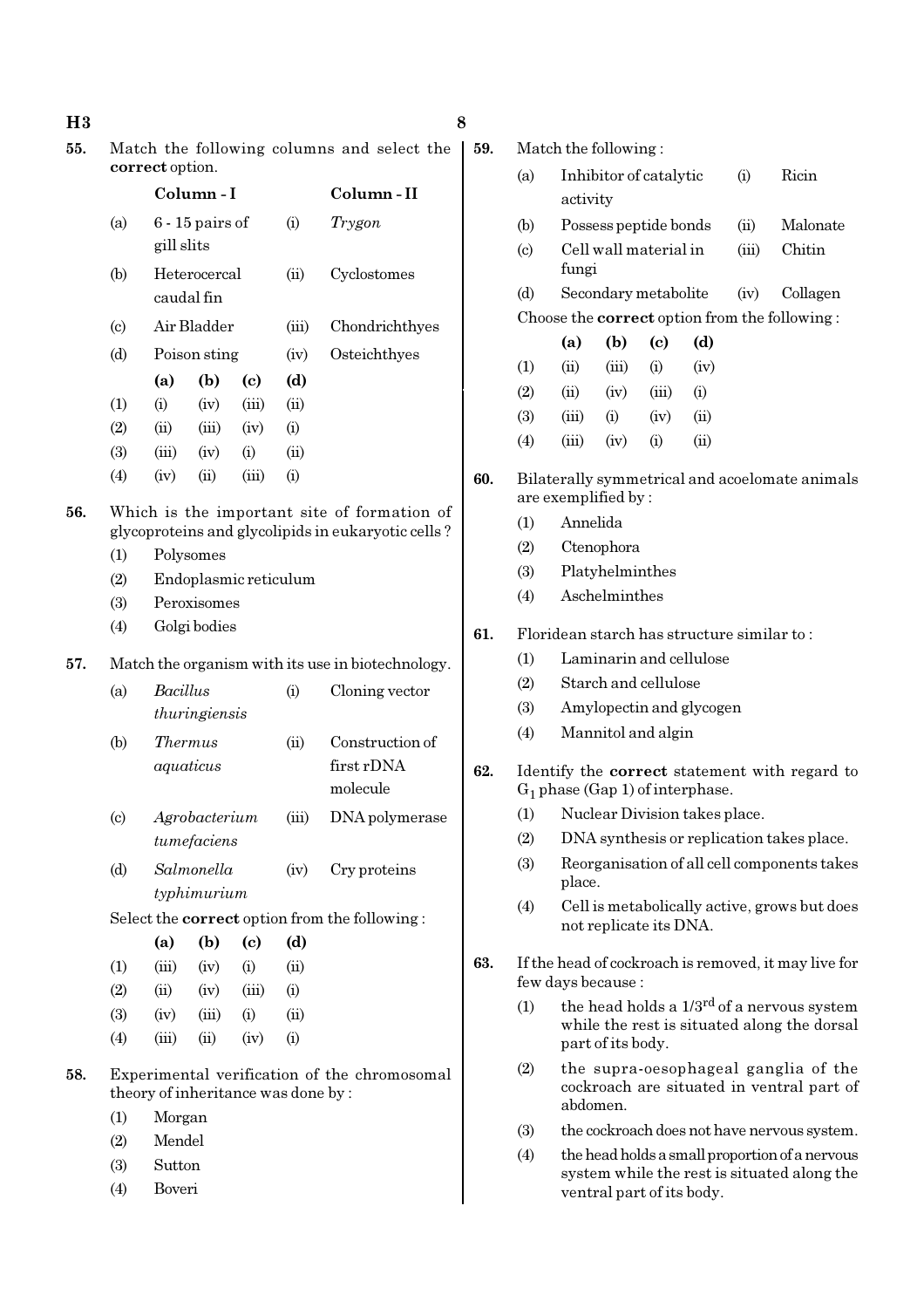| ı<br>٠<br>¢<br>۰.<br>۰,<br>×<br>۰. |
|------------------------------------|
|                                    |

- 64. The enzyme enterokinase helps in conversion of :
	- (1) pepsinogen into pepsin
	- (2) protein into polypeptides
	- (3) trypsinogen into trypsin
	- (4) caseinogen into casein

#### 65. Match the following columns and select the correct option.

|                             |               | Column - I      |      |       | Column - II                           |  |  |
|-----------------------------|---------------|-----------------|------|-------|---------------------------------------|--|--|
| (a)                         |               | Organ of Corti  |      | (i)   | Connects middle<br>ear and pharynx    |  |  |
| (b)                         | Cochlea       |                 |      | (ii)  | Coiled part of the<br>labyrinth       |  |  |
| $\left( \mathrm{c} \right)$ |               | Eustachian tube |      | (iii) | Attached to the<br>oval window        |  |  |
| (d)                         | <b>Stapes</b> |                 |      | (iv)  | Located on the<br>basilar<br>membrane |  |  |
|                             | (a)           | (b)             | (c)  | (d)   |                                       |  |  |
| (1)                         | (i)           | (ii)            | (iv) | (iii) |                                       |  |  |
| (2)                         | (ii)          | (iii)           | (i)  | (iv)  |                                       |  |  |
| (3)                         | (iii)         | $\rm(i)$        | (iv) | (ii)  |                                       |  |  |
| (4)                         | (iv)          | $\rm (ii)$      | (i)  | (iii) |                                       |  |  |

- 66. Identify the wrong statement with reference to transport of oxygen.
	- (1) Low  $pCO_2$  in alveoli favours the formation of oxyhaemoglobin.
	- (2) Binding of oxygen with haemoglobin is mainly related to partial pressure of  $\mathrm{O}_2.$
	- (3) Partial pressure of  $CO_2$  can interfere with  $O_2$  binding with haemoglobin.
	- (4) Higher  $H^+$  conc. in alveoli favours the formation of oxyhaemoglobin.
- 67. In water hyacinth and water lily, pollination takes place by :
	- (1) insects and water
	- (2) insects or wind
	- (3) water currents only
	- (4) wind and water
- 68. Bt cotton variety that was developed by the introduction of toxin gene of Bacillus thuringiensis (Bt) is resistant to :
	- (1) Insect predators
	- (2) Insect pests
	- (3) Fungal diseases
	- (4) Plant nematodes
- 69. Select the correct statement.
	- (1) Insulin is associated with hyperglycemia.
	- (2) Glucocorticoids stimulate gluconeogenesis.
	- (3) Glucagon is associated with hypoglycemia.
	- (4) Insulin acts on pancreatic cells and adipocytes.

#### 70. Identify the basic amino acid from the following.

- (1) Valine
- (2) Tyrosine
- (3) Glutamic Acid
- (4) Lysine
- 71. Flippers of Penguins and Dolphins are examples  $of:$ 
	- (1) Natural selection
	- (2) Adaptive radiation
	- (3) Convergent evolution
	- (4) Industrial melanism
- 72. From his experiments, S.L. Miller produced amino acids by mixing the following in a closed flask :
	- (1)  $\mathrm{CH}_3, \mathrm{H}_2, \mathrm{NH}_3$  and water vapor at 600°C
	- (2)  $\rm CH_4, H_2, NH_3$  and water vapor at 800°C
	- (3)  $\mathrm{CH}_3, \mathrm{H}_2, \mathrm{NH}_4$  and water vapor at 800°C
	- (4)  $\rm CH_{4}$ ,  $\rm H_{2}$ ,  $\rm NH_{3}$  and water vapor at 600°C
- 73. The specific palindromic sequence which is recognized by EcoRI is :
	- (1) 5' GGATCC 3'
		- 3' CCTAGG 5'
	- (2) 5' GAATTC 3'
		- 3' CTTAAG 5'
	- (3) 5' GGAACC 3'
		- 3' CCTTGG 5'
	- (4) 5' CTTAAG 3' 3' - GAATTC - 5'
- 74. Secondary metabolites such as nicotine, strychnine and caffeine are produced by plants for their :
	- (1) Effect on reproduction
	- (2) Nutritive value
	- (3) Growth response
	- (4) Defence action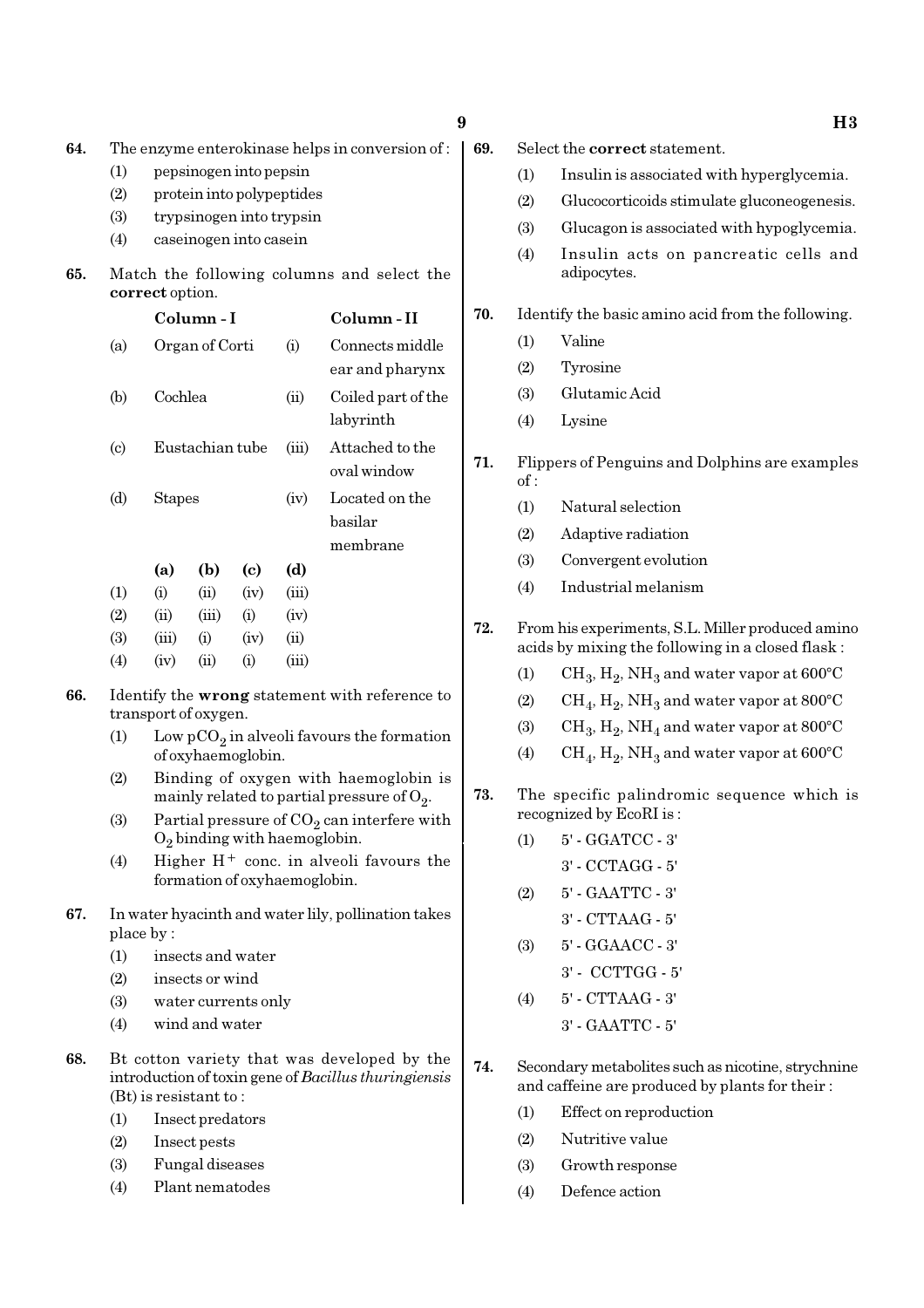#### $H3$  and  $10$

| 75. | Presence of which of the following conditions in |  |
|-----|--------------------------------------------------|--|
|     | urine are indicative of Diabetes Mellitus?       |  |

- (1) Renal calculi and Hyperglycaemia
- (2) Uremia and Ketonuria
- (3) Uremia and Renal Calculi
- (4) Ketonuria and Glycosuria
- 76. Which of the following statements are true for the phylum-Chordata ?
	- (a) In Urochordata notochord extends from head to tail and it is present throughout their life.
	- (b) In Vertebrata notochord is present during the embryonic period only.
	- (c) Central nervous system is dorsal and hollow.
	- (d) Chordata is divided into 3 subphyla : Hemichordata, Tunicata and Cephalochordata.
	- $(1)$  (b) and  $(c)$
	- $(2)$   $(d)$  and  $(c)$
	- $(3)$   $(c)$  and  $(a)$
	- $(4)$   $(a)$  and  $(b)$
- 77. Cuboidal epithelium with brush border of microvilli is found in :
	- (1) eustachian tube
	- (2) lining of intestine
	- (3) ducts of salivary glands
	- (4) proximal convoluted tubule of nephron
- 78. Match the following columns and select the correct option.

|                            |       | Column - I                |                            | Column - II |                                     |
|----------------------------|-------|---------------------------|----------------------------|-------------|-------------------------------------|
| (a)                        |       | Clostridium<br>butylicum  |                            | (i)         | Cyclosporin-A                       |
| (b)                        |       | Trichoderma<br>polysporum |                            | (ii)        | Butyric Acid                        |
| $\left( \mathrm{c}\right)$ |       | Monascus<br>purpureus     |                            | (iii)       | Citric Acid                         |
| (d)                        |       | Aspergillus niger         |                            |             | Blood cholesterol<br>lowering agent |
|                            | (a)   | (b)                       | $\left( \mathrm{e}\right)$ | (d)         |                                     |
| (1)                        | (iv)  | (iii)                     | (ii)                       | (i)         |                                     |
| (2)                        | (iii) | (iv)                      | (ii)                       | (i)         |                                     |
| (3)                        | (ii)  | (i)                       | (iv)                       | (iii)       |                                     |
| (4)                        | (i)   | (ii)                      | (iv)                       | (iii)       |                                     |
|                            |       |                           |                            |             |                                     |

- 79. Which of the following is correct about viroids ?
	- (1) They have free DNA without protein coat.
	- (2) They have RNA with protein coat.
	- (3) They have free RNA without protein coat.
	- (4) They have DNA with protein coat.
- 80. The body of the ovule is fused within the funicle at :
	- (1) Chalaza
	- (2) Hilum
	- (3) Micropyle
	- (4) Nucellus
- 81. The oxygenation activity of RuBisCo enzyme in photorespiration leads to the formation of :
	- (1) 1 molecule of 4-C compound and 1 molecule of 2-C compound
	- (2) 2 molecules of 3-C compound
	- (3) 1 molecule of 3-C compound
	- (4) 1 molecule of 6-C compound
- 82. Match the following columns and select the correct option.

|     |                             |             | Column - I |                          | Column - II |                                                                                                   |
|-----|-----------------------------|-------------|------------|--------------------------|-------------|---------------------------------------------------------------------------------------------------|
|     | (a)                         | Eosinophils |            |                          | (i)         | Immune response                                                                                   |
|     | (b)                         | Basophils   |            |                          | (ii)        | Phagocytosis                                                                                      |
|     | $\left( \mathrm{c} \right)$ | Neutrophils |            |                          | (iii)       | Release<br>histaminase,<br>destructive<br>enzymes                                                 |
|     | (d)                         | Lymphocytes |            |                          | (iv)        | Release granules<br>containing<br>histamine                                                       |
|     |                             | (a)         | (b)        | (c)                      | (d)         |                                                                                                   |
|     | (1)                         | (ii)        | (i)        | (iii)                    | (iv)        |                                                                                                   |
|     | (2)                         | (iii)       | (iv)       | (ii)                     | (i)         |                                                                                                   |
|     | (3)                         | (iv)        | (i)        | (ii)                     | (iii)       |                                                                                                   |
|     | (4)                         | (i)         | (ii)       | (iv)                     | (iii)       |                                                                                                   |
| 83. | follicle?                   |             |            |                          |             | Which of the following hormone levels will cause<br>release of ovum (ovulation) from the graffian |
|     | (1)                         |             |            | Low concentration of FSH |             |                                                                                                   |

- (2) High concentration of Estrogen
- (3) High concentration of Progesterone
- 
- (4) Low concentration of LH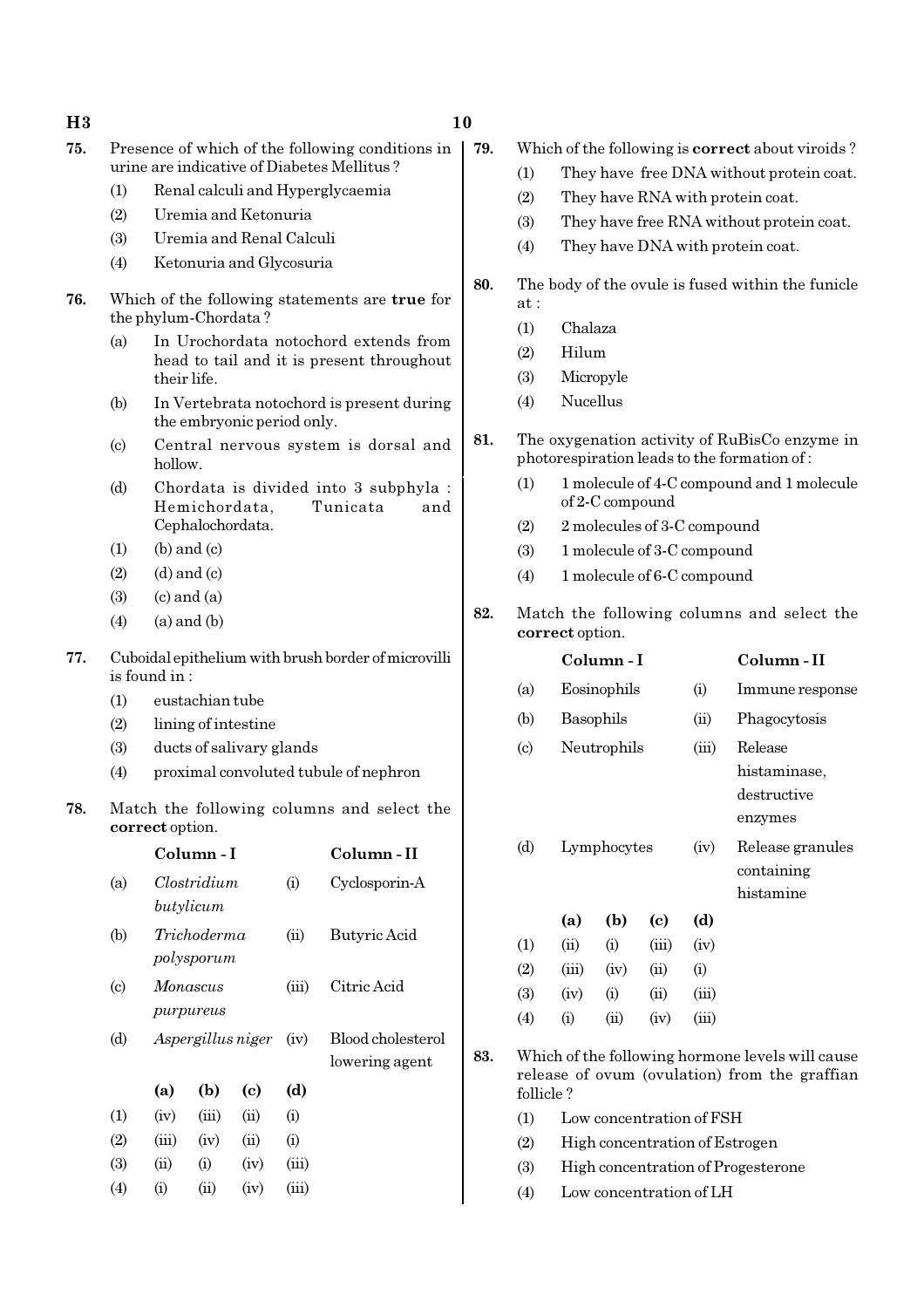- 84. Select the correct events that occur during inspiration.
	- (a) Contraction of diaphragm
	- (b) Contraction of external inter-costal muscles
	- (c) Pulmonary volume decreases
	- (d) Intra pulmonary pressure increases
	- $(1)$  only  $(d)$
	- $(2)$   $(a)$  and  $(b)$
	- $(3)$   $(c)$  and  $(d)$
	- $(4)$   $(a)$ ,  $(b)$  and  $(d)$
- 85. In which of the following techniques, the embryos are transferred to assist those females who cannot conceive ?
	- (1) GIFT and ICSI
	- (2) ZIFT and IUT
	- (3) GIFT and ZIFT
	- (4) ICSI and ZIFT
- 86. The infectious stage of *Plasmodium* that enters the human body is :
	- (1) Male gametocytes
	- (2) Trophozoites
	- (3) Sporozoites
	- (4) Female gametocytes
- 87. Match the following columns and select the correct option.

|     |                                  |        | Column - I          | Column - II |                          |                    |  |  |
|-----|----------------------------------|--------|---------------------|-------------|--------------------------|--------------------|--|--|
|     | (a)                              |        | Placenta            |             |                          | Androgens          |  |  |
|     | (b)                              |        | Zona pellucida      |             | (ii)                     | Human Chorionic    |  |  |
|     |                                  |        |                     |             |                          | Gonadotropin       |  |  |
|     |                                  |        |                     |             |                          | (hCG)              |  |  |
|     | $\left( \mathrm{c}\right)$       |        | Bulbo-urethral      |             | (iii)                    | Layer of the ovum  |  |  |
|     |                                  | glands |                     |             |                          |                    |  |  |
|     | (d)                              |        | Leydig cells        |             |                          | Lubrication of the |  |  |
|     |                                  |        |                     |             |                          | Penis              |  |  |
|     |                                  | (a)    | (b)                 | (c)         | (d)                      |                    |  |  |
|     | (1)                              | (ii)   | (iii)               | (iv)        | (i)                      |                    |  |  |
|     | (2)                              | (iv)   | (iii)               | (i)         | (ii)                     |                    |  |  |
|     | (3)                              | (i)    | (iv)                | (ii)        | (iii)                    |                    |  |  |
|     | (4)                              | (iii)  | (ii)                | (iv)        | $\rm (i)$                |                    |  |  |
| 88. | Select the <b>correct</b> match. |        |                     |             |                          |                    |  |  |
|     | (1)                              |        | Thalassemia         |             |                          | X linked           |  |  |
|     | (2)                              |        | Haemophilia         |             |                          | Y linked           |  |  |
|     | (3)                              |        | Phenylketonuria     |             |                          | Autosomal          |  |  |
|     |                                  |        |                     |             |                          | dominant trait     |  |  |
|     | (4)                              |        | Sickle cell anaemia |             | $\overline{\phantom{a}}$ | Autosomal          |  |  |
|     |                                  |        |                     |             |                          | recessive trait,   |  |  |
|     |                                  |        |                     |             |                          | chromosome-11      |  |  |

- 89. Which of the following statements is correct ?
	- (1) Adenine does not pair with thymine.
	- (2) Adenine pairs with thymine through two H-bonds.
	- (3) Adenine pairs with thymine through one H-bond.
	- (4) Adenine pairs with thymine through three H-bonds.
- 90. Which one of the following is the most abundant protein in the animals ?
	- (1) Insulin
	- (2) Haemoglobin
	- (3) Collagen
	- (4) Lectin
- 91. Which of the following pairs is of unicellular algae ?
	- (1) Chlorella and Spirulina
	- (2) Laminaria and Sargassum
	- (3) Gelidium and Gracilaria
	- (4) Anabaena and Volvox
- 92. The plant parts which consist of two generations one within the other :
	- (a) Pollen grains inside the anther
	- (b) Germinated pollen grain with two male gametes
	- (c) Seed inside the fruit
	- (d) Embryo sac inside the ovule
	- $(1)$   $(a)$  and  $(d)$
	- $(2)$   $(a)$  only
	- $(3)$   $(a)$ ,  $(b)$  and  $(c)$
	- $(4)$   $(c)$  and  $(d)$
- 93. Identify the incorrect statement.
	- (1) Due to deposition of tannins, resins, oils etc., heart wood is dark in colour.
	- (2) Heart wood does not conduct water but gives mechanical support.
	- (3) Sapwood is involved in conduction of water and minerals from root to leaf.
	- (4) Sapwood is the innermost secondary xylem and is lighter in colour.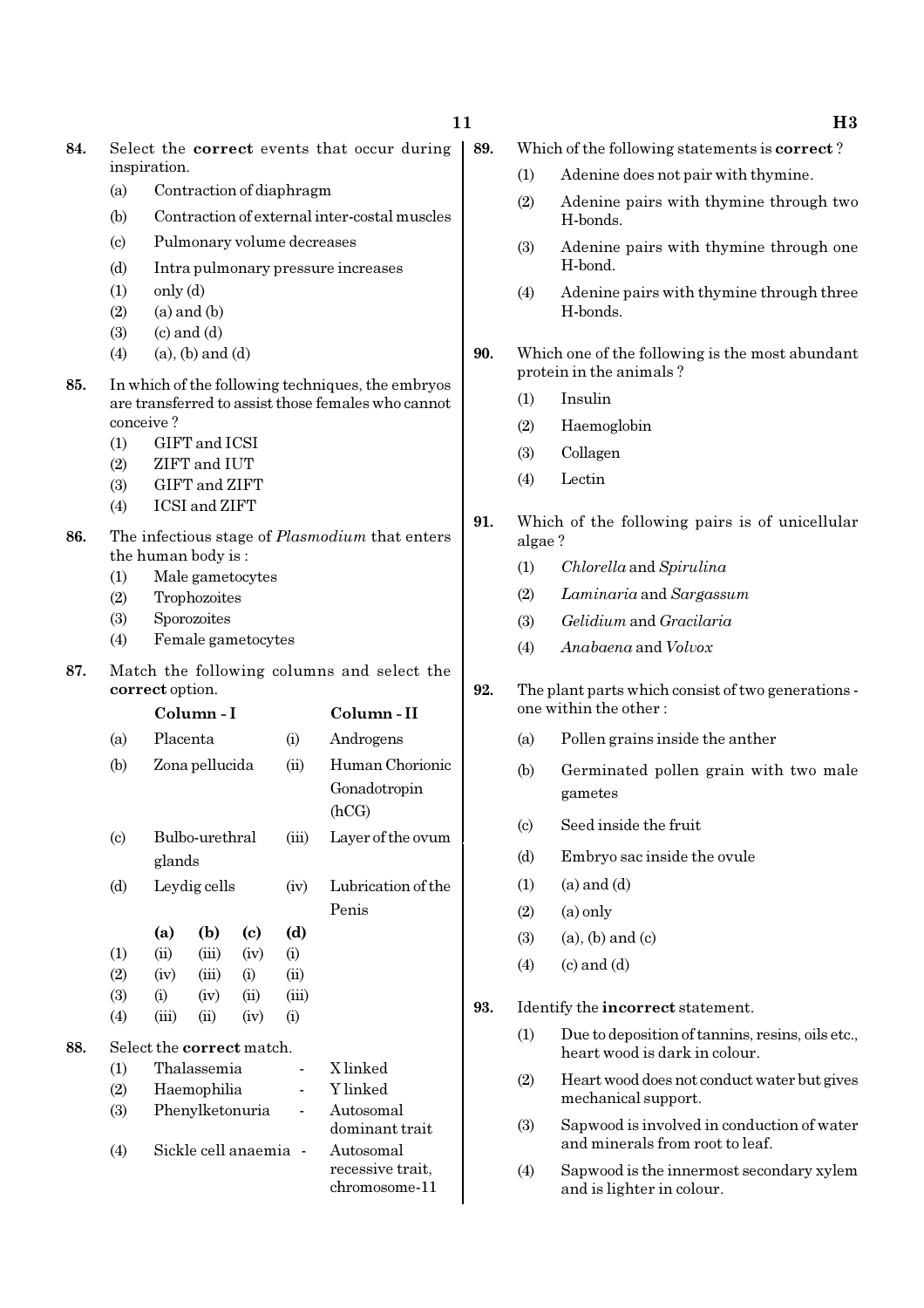- 94. By which method was a new breed 'Hisardale' of sheep formed by using Bikaneri ewes and Marino rams ?
	- (1) Inbreeding
	- (2) Out crossing
	- (3) Mutational breeding
	- (4) Cross breeding
- 95. Some dividing cells exit the cell cycle and enter vegetative inactive stage. This is called quiescent stage  $(G_0)$ . This process occurs at the end of :
	- $(1)$  G<sub>2</sub> phase
	- (2) M phase
	- $(3)$   $G_1$  phase
	- (4) S phase
- 96. Identify the correct statement with reference to human digestive system.
	- (1) Vermiform appendix arises from duodenum.
	- (2) Ileum opens into small intestine.
	- (3) Serosa is the innermost layer of the alimentary canal.
	- (4) Ileum is a highly coiled part.
- 97. Which of the following refer to correct example(s) of organisms which have evolved due to changes in environment brought about by anthropogenic action ?
	- (a) Darwin's Finches of Galapagos islands.
	- (b) Herbicide resistant weeds.
	- (c) Drug resistant eukaryotes.
	- (d) Man-created breeds of domesticated animals like dogs.
	- $(1)$  only  $(d)$
	- $(2)$  only  $(a)$
	- $(3)$   $(a)$  and  $(c)$
	- $(4)$  (b), (c) and (d)

98. Match the following columns and select the correct option.

|     |          | Column - I      |      | Column - II |                             |
|-----|----------|-----------------|------|-------------|-----------------------------|
| (a) |          | Pituitary gland |      |             | Grave's disease             |
| (b) |          | Thyroid gland   |      | (ii)        | Diabetes mellitus           |
| (c) |          | Adrenal gland   |      |             | (iii)<br>Diabetes insipidus |
| (d) | Pancreas |                 |      | (iv)        | Addison's disease           |
|     |          |                 |      |             |                             |
|     | (a)      | (b)             | (c)  | (d)         |                             |
| (1) | (ii)     | (i)             | (iv) | (iii)       |                             |
| (2) | (iv)     | (iii)           | (i)  | (ii)        |                             |
| (3) | (iii)    | (ii)            | (i)  | (iv)        |                             |
| (4) | (iii)    | (i)             | (iv) | $\sin$      |                             |

- 99. Select the option including all sexually transmitted diseases.
	- (1) Cancer, AIDS, Syphilis
	- (2) Gonorrhoea, Syphilis, Genital herpes
	- (3) Gonorrhoea, Malaria, Genital herpes
	- (4) AIDS, Malaria, Filaria
- 100. The number of substrate level phosphorylations in one turn of citric acid cycle is :
	- (1) Three
	- (2) Zero
	- (3) One
	- (4) Two
- 101. Montreal protocol was signed in 1987 for control of :
	- (1) Disposal of e-wastes
	- (2) Transport of Genetically modified organisms from one country to another
	- (3) Emission of ozone depleting substances
	- (4) Release of Green House gases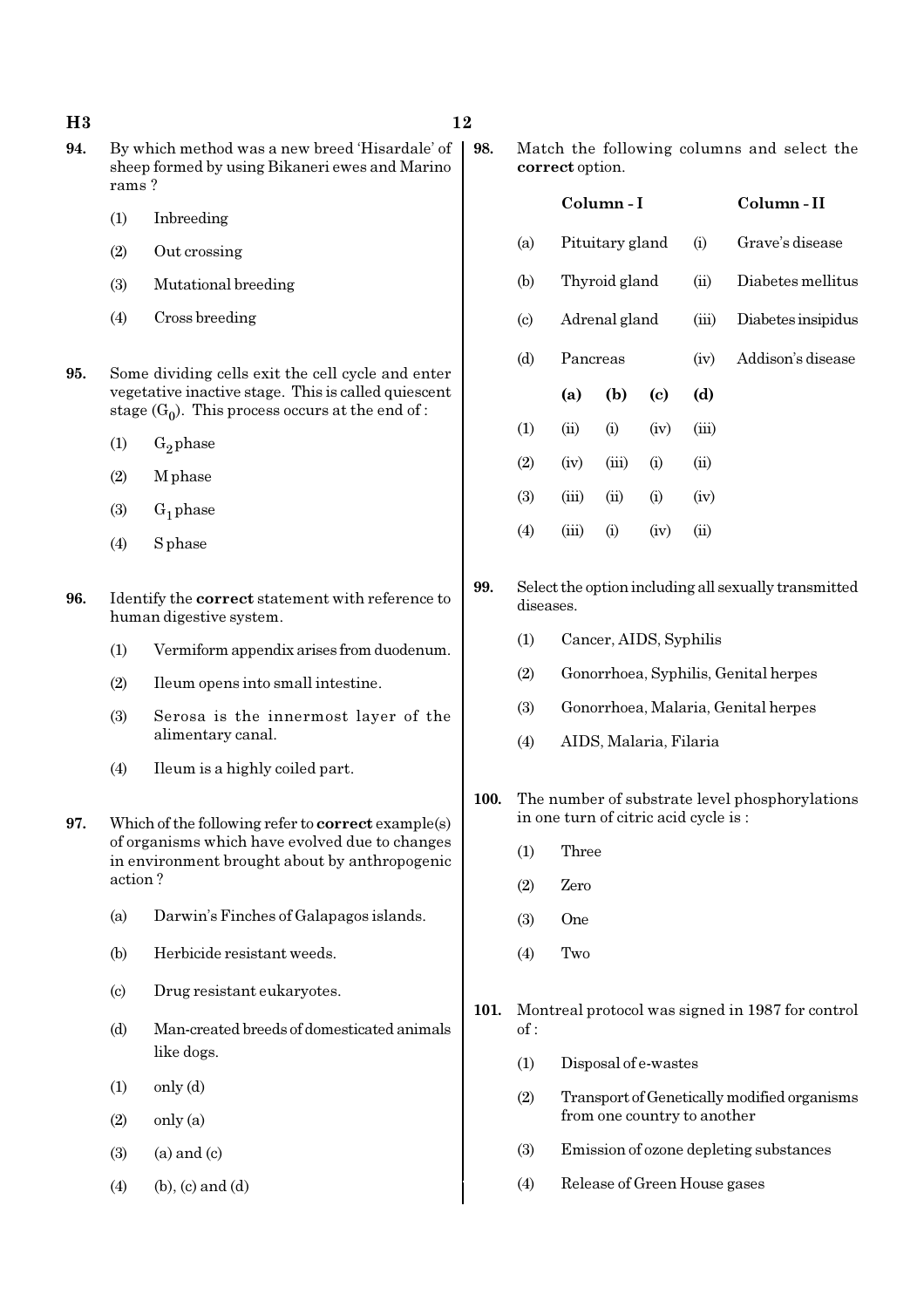| 102. |                            | Match the following concerning essential elements<br>and their functions in plants:                            |                                   |       |                    |                  |                          |  |
|------|----------------------------|----------------------------------------------------------------------------------------------------------------|-----------------------------------|-------|--------------------|------------------|--------------------------|--|
|      | (a)                        | Iron                                                                                                           |                                   | (i)   |                    |                  | Photolysis of water      |  |
|      | (b)                        | Zinc                                                                                                           |                                   | (ii)  | Pollen germination |                  |                          |  |
|      | $\left( \mathrm{c}\right)$ | Boron                                                                                                          |                                   | (iii) |                    | biosynthesis     | Required for chlorophyll |  |
|      | (d)                        |                                                                                                                | Manganese                         | (iv)  |                    | IAA biosynthesis |                          |  |
|      |                            |                                                                                                                | Select the <b>correct</b> option: |       |                    |                  |                          |  |
|      |                            | (a)                                                                                                            | (b)                               | (c)   | (d)                |                  |                          |  |
|      | (i)<br>(1)<br>(iv)         |                                                                                                                |                                   | (ii)  | (iii)              |                  |                          |  |
|      | (2)                        | (ii)                                                                                                           | (i)                               | (iv)  | (iii)              |                  |                          |  |
|      | (3)                        | (iv)                                                                                                           | (iii)                             | (ii)  | (i)                |                  |                          |  |
|      | $\left( 4\right)$          | (iii)                                                                                                          | (iv)                              | (ii)  | (i)                |                  |                          |  |
| 103. |                            | Match the following columns and select the<br>correct option.                                                  |                                   |       |                    |                  |                          |  |
|      |                            |                                                                                                                | Column - I                        |       |                    |                  | Column - II              |  |
|      | (a)                        | Gregarious, polyphagous (i)<br>Asterias<br>pest<br>Adult with radial<br>(ii)<br>Scorpion<br>symmetry and larva |                                   |       |                    |                  |                          |  |
|      | (b)                        |                                                                                                                |                                   |       |                    |                  |                          |  |

- - (b) Adult with radial (ii) Scorpion with bilateral symmetry (c) Book lungs (iii) Ctenoplana
	- (d) Bioluminescence (iv) Locusta (a) (b) (c) (d)  $(1)$   $(ii)$   $(i)$   $(iii)$   $(iv)$  $(2)$  (i) (iii) (ii) (iv) (3) (iv) (i) (ii) (iii) (4) (iii) (ii) (i) (iv)
- 104. According to Robert May, the global species diversity is about :
	- (1) 7 million
	- (2) 1.5 million
	- (3) 20 million
	- (4) 50 million
- 105. Ray florets have :
	- (1) Half inferior ovary
	- (2) Inferior ovary
	- (3) Superior ovary
	- (4) Hypogynous ovary
- 106. If the distance between two consecutive base pairs is 0.34 nm and the total number of base pairs of a DNA double helix in a typical mammalian cell is  $6.6 \times 10^9$  bp, then the length of the DNA is approximately :
	- (1) 2.7 meters
	- (2) 2.0 meters
	- (3) 2.5 meters
	- (4) 2.2 meters
- 107. Match the following columns and select the correct option.

|                             |                         | Column - I | Column - II |       |                                  |
|-----------------------------|-------------------------|------------|-------------|-------|----------------------------------|
| (a)                         | Bt cotton               |            |             | (i)   | Gene therapy                     |
| (b)                         | Adenosine<br>deficiency | deaminase  |             | (ii)  | Cellular defence                 |
| $\left( \mathrm{c} \right)$ | <b>RNAi</b>             |            |             | (iii) | Detection of HIV<br>infection    |
| (d)                         | <b>PCR</b>              |            |             | (iv)  | <i>Bacillus</i><br>thuringiensis |
|                             | (a)                     | (b)        | (c)         | (d)   |                                  |
| (1)                         | (i)                     | (ii)       | (iii)       | (iv)  |                                  |
| (2)                         | (iv)                    | (i)        | (ii)        | (iii) |                                  |
| (3)                         | (iii)                   | (ii)       | (i)         | (iv)  |                                  |
| (4)                         | (ii)                    | (iii)      | (iv)        | (i)   |                                  |
|                             |                         |            |             |       |                                  |

- 108. Match the trophic levels with their correct species examples in grassland ecosystem.
	- (a) Fourth trophic level (i) Crow
		- (b) Second trophic level (ii) Vulture
		- (c) First trophic level (iii) Rabbit
		- (d) Third trophic level (iv) Grass

Select the correct option :

|                  | (a)       | (b)   | (c)   | (d)  |
|------------------|-----------|-------|-------|------|
| $\left(1\right)$ | $\rm (i)$ | (ii)  | (iii) | (iv) |
| (2)              | (ii)      | (iii) | (iv)  | (i)  |
| (3)              | (iii)     | (ii)  | (i)   | (iv) |
| (4)              | (iv)      | (iii) | (ii)  | (i)  |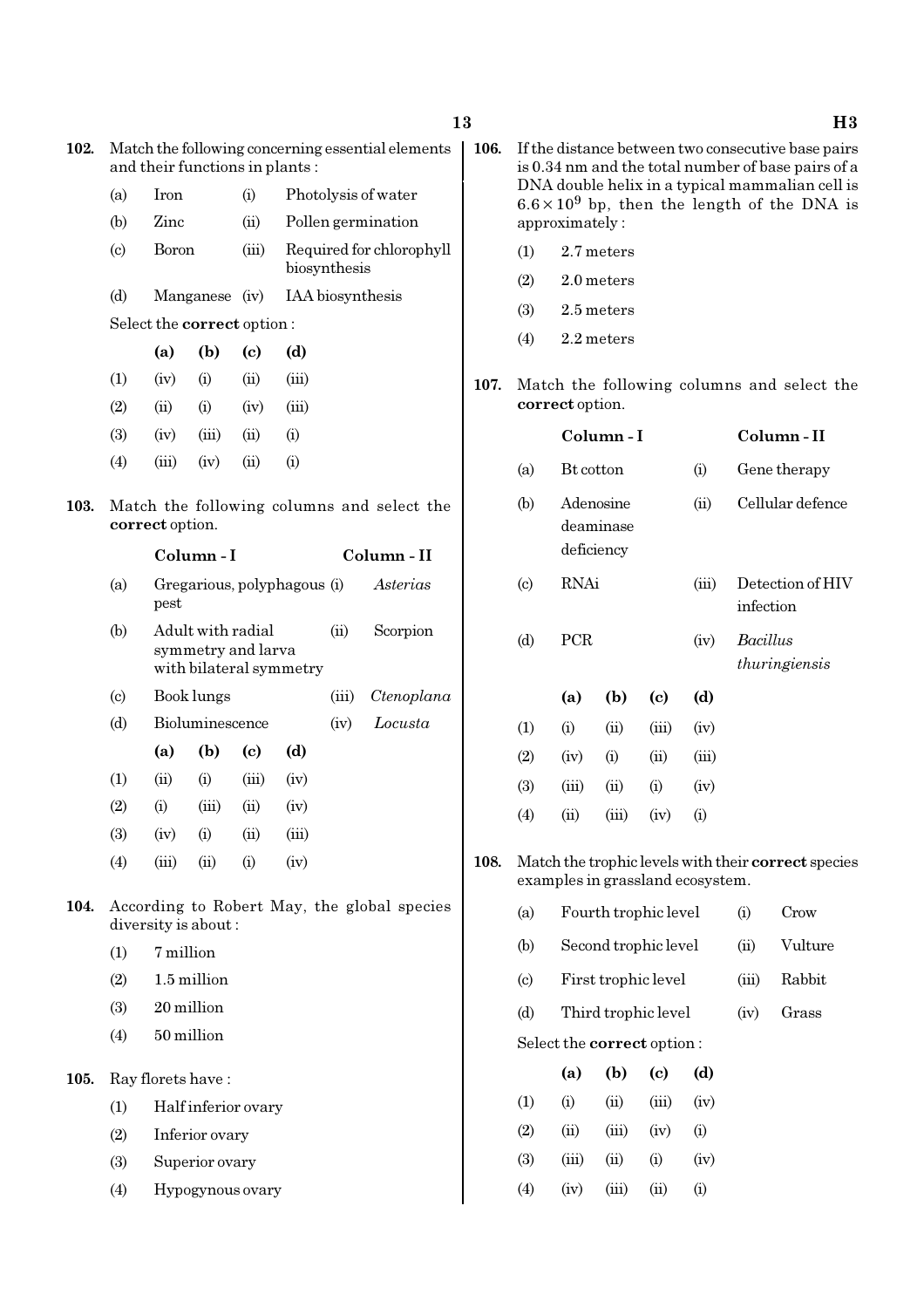#### $H3$  and  $14$

109. Match the following diseases with the causative organism and select the correct option.

|                            |         | Column-I   |                            |       | Column - II |
|----------------------------|---------|------------|----------------------------|-------|-------------|
| (a)                        | Typhoid |            |                            | (i)   | Wuchereria  |
| (b)                        |         | Pneumonia  |                            | (ii)  | Plasmodium  |
| $\left( \mathrm{c}\right)$ |         | Filariasis |                            | (iii) | Salmonella  |
| (d)                        | Malaria |            |                            | (iv)  | Haemophilus |
|                            | (a)     | (b)        | $\left( \mathrm{e}\right)$ | (d)   |             |
| $\left(1\right)$           | (iv)    | (i)        | (ii)                       | (iii) |             |
| (2)                        | (i)     | (iii)      | (ii)                       | (iv)  |             |
| (3)                        | (iii)   | (iv)       | (i)                        | (ii)  |             |
| $\left( 4\right)$          | (ii)    | (i)        | (iii)                      | (iv)  |             |

- 110. The roots that originate from the base of the stem are :
	- (1) Lateral roots
	- (2) Fibrous roots
	- (3) Primary roots
	- (4) Prop roots
- 111. Meiotic division of the secondary oocyte is completed :
	- (1) At the time of fusion of a sperm with an ovum
	- (2) Prior to ovulation
	- (3) At the time of copulation
	- (4) After zygote formation
- 112. Identify the wrong statement with regard to Restriction Enzymes.
	- (1) Sticky ends can be joined by using DNA ligases.
	- (2) Each restriction enzyme functions by inspecting the length of a DNA sequence.
	- (3) They cut the strand of DNA at palindromic sites.
	- (4) They are useful in genetic engineering.
- 113. In relation to Gross primary productivity and Net primary productivity of an ecosystem, which one of the following statements is correct ?
	- (1) There is no relationship between Gross primary productivity and Net primary productivity.
	- (2) Gross primary productivity is always less than net primary productivity.
	- (3) Gross primary productivity is always more than net primary productivity.
	- (4) Gross primary productivity and Net primary productivity are one and same.
- 114. The process of growth is maximum during :
	- (1) Dormancy
	- (2) Log phase
	- (3) Lag phase
	- (4) Senescence
- 115. The sequence that controls the copy number of the linked DNA in the vector, is termed :
	- (1) Recognition site
	- (2) Selectable marker
	- (3) Ori site
	- (4) Palindromic sequence
- 116. Name the enzyme that facilitates opening of DNA helix during transcription.
	- (1) RNA polymerase
	- (2) DNA ligase
	- (3) DNA helicase
	- (4) DNA polymerase
- 117. Snow-blindness in Antarctic region is due to :
	- (1) Damage to retina caused by infra-red rays
	- (2) Freezing of fluids in the eye by low temperature
	- (3) Inflammation of cornea due to high dose of UV-B radiation
	- (4) High reflection of light from snow
- 118. Strobili or cones are found in :
	- (1) Equisetum
	- (2) Salvinia
	- (3) Pteris
	- (4) Marchantia
- 119. Match the following columns and select the correct option.

|                             |         | Column - I           |      |       | Column - II      |
|-----------------------------|---------|----------------------|------|-------|------------------|
| (a)                         |         | <b>Floating Ribs</b> |      | (i)   | Located between  |
|                             |         |                      |      |       | second and       |
|                             |         |                      |      |       | seventh ribs     |
| (b)                         |         | Acromion             |      | (ii)  | Head of the      |
|                             |         |                      |      |       | Humerus          |
| $\left( \mathrm{c} \right)$ | Scapula |                      |      | (iii) | Clavicle         |
| (d)                         |         | Glenoid cavity       |      | (iv)  | Do not connect   |
|                             |         |                      |      |       | with the sternum |
|                             | (a)     | (b)                  | (c)  | (d)   |                  |
| (1)                         | (iv)    | (iii)                | (i)  | (ii)  |                  |
| (2)                         | (ii)    | (iv)                 | (i)  | (iii) |                  |
| (3)                         | (i)     | (iii)                | (ii) | (iv)  |                  |
| $\left( 4\right)$           | (iii)   | $\rm (ii)$           | (iv) | (i)   |                  |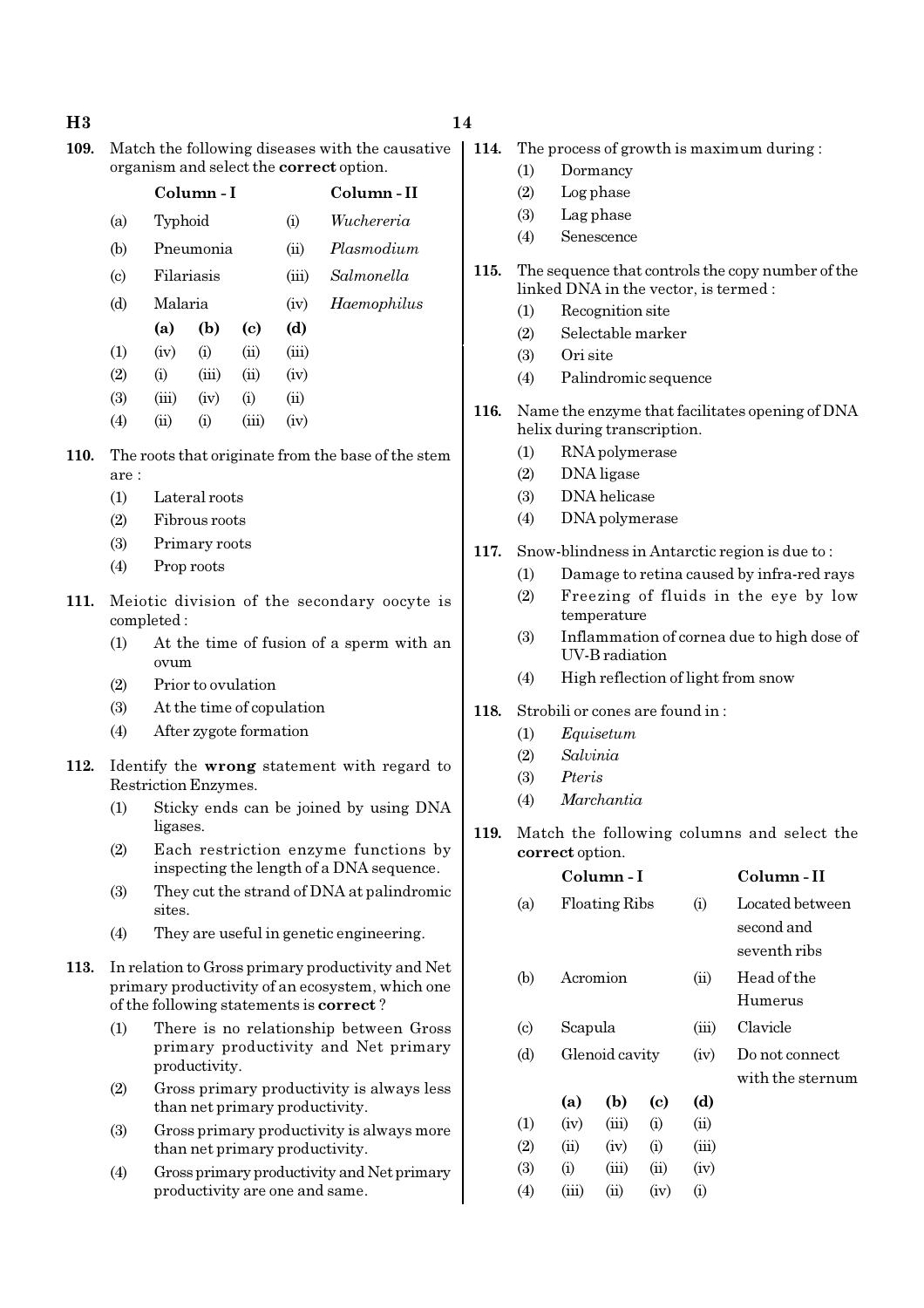120. Which of the following is put into Anaerobic sludge digester for further sewage treatment ?

- (1) Activated sludge
- (2) Primary sludge
- (3) Floating debris
- (4) Effluents of primary treatment
- 121. Identify the wrong statement with reference to the gene 'I' that controls ABO blood groups.
	- (1) Allele 'i' does not produce any sugar.
	- (2) The gene (I) has three alleles.
	- (3) A person will have only two of the three alleles.
	- (4) When  $I^A$  and  $I^B$  are present together, they express same type of sugar.
- 122. The ovary is half inferior in :
	- (1) Plum
	- (2) Brinjal
	- (3) Mustard
	- (4) Sunflower
- 123. The first phase of translation is :
	- (1) Recognition of an anti-codon
	- (2) Binding of mRNA to ribosome
	- (3) Recognition of DNA molecule
	- (4) Aminoacylation of tRNA
- 124. In gel electrophoresis, separated DNA fragments can be visualized with the help of :
	- (1) Ethidium bromide in infrared radiation
	- (2) Acetocarmine in bright blue light
	- (3) Ethidium bromide in UV radiation
	- (4) Acetocarmine in UV radiation
- 125. Dissolution of the synaptonemal complex occurs during :
	- (1) Leptotene
	- (2) Pachytene
	- (3) Zygotene
	- (4) Diplotene
- 126. Identify the substances having glycosidic bond and peptide bond, respectively in their structure :
	- (1) Inulin, insulin
	- (2) Chitin, cholesterol
	- (3) Glycerol, trypsin
	- (4) Cellulose, lecithin
- 127. Name the plant growth regulator which upon spraying on sugarcane crop, increases the length of stem, thus increasing the yield of sugarcane crop.
	- (1) Abscisic acid
	- (2) Cytokinin
	- (3) Gibberellin
	- (4) Ethylene
- 128. Which of the following statements about inclusion bodies is incorrect ?
	- (1) These represent reserve material in cytoplasm.
	- (2) They are not bound by any membrane.
	- (3) These are involved in ingestion of food particles.
	- (4) They lie free in the cytoplasm.
- 129. Which of the following regions of the globe exhibits highest species diversity ?
	- (1) Amazon forests
	- (2) Western Ghats of India
	- (3) Madagascar
	- (4) Himalayas
- 130. How many true breeding pea plant varieties did Mendel select as pairs, which were similar except in one character with contrasting traits ?
	- $(1)$  8
	- $(2) 4$
	- $(3)$  2
	- (4) 14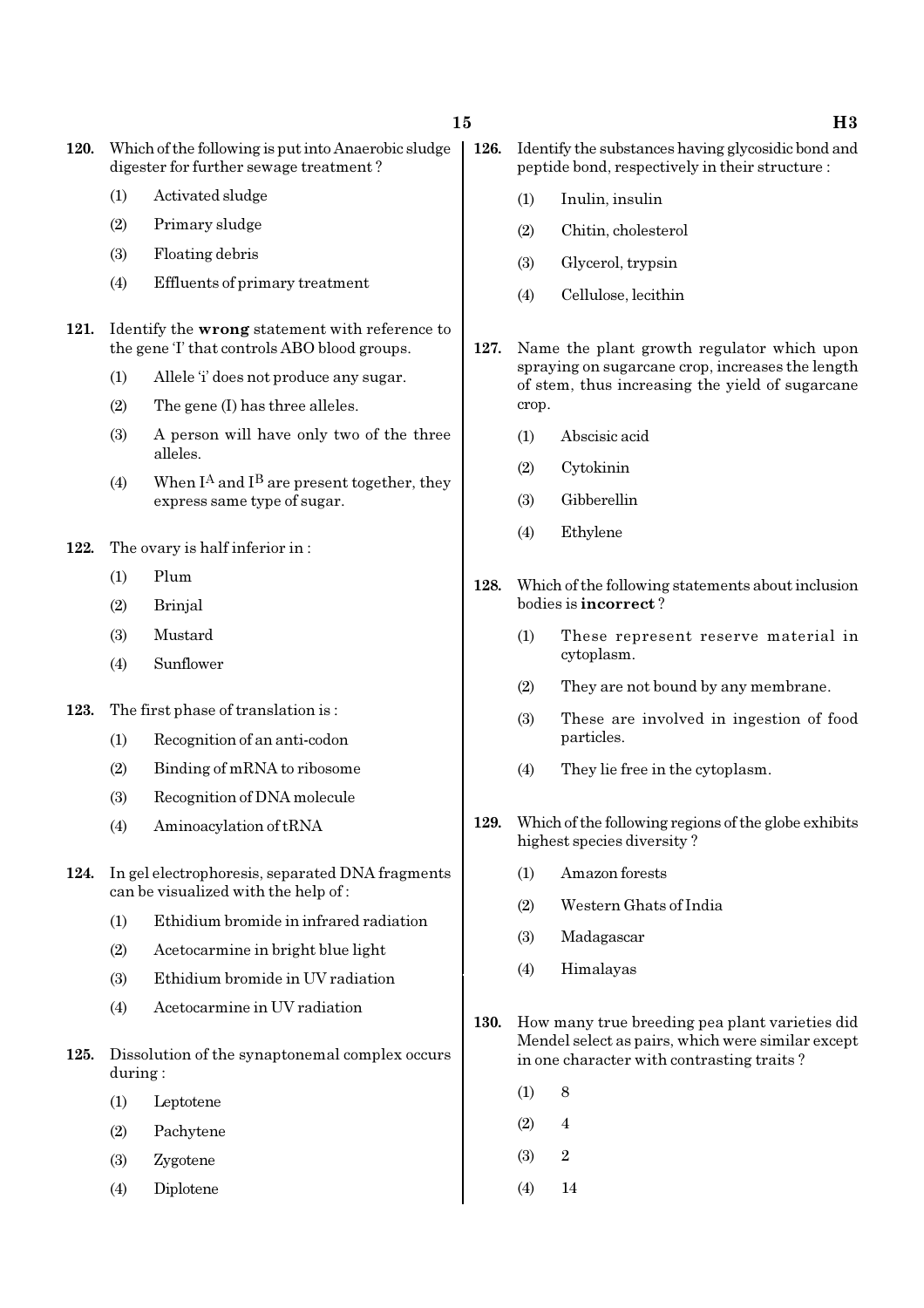#### $H3$  and  $16$

- 131. Identify the wrong statement with reference to immunity.
	- (1) Foetus receives some antibodies from mother, it is an example for passive immunity.
	- (2) When exposed to antigen (living or dead) antibodies are produced in the host's body. It is called "Active immunity".
	- (3) When ready-made antibodies are directly given, it is called "Passive immunity".
	- (4) Active immunity is quick and gives full response.
- 132. Which of the following is not an attribute of a population ?
	- (1) Species interaction
	- (2) Sex ratio
	- (3) Natality
	- (4) Mortality

133. Choose the correct pair from the following :

| (1) | Exonucleases - | Make cuts at specific<br>positions within DNA |
|-----|----------------|-----------------------------------------------|
| (2) | Ligases        | Join the two DNA<br>molecules                 |
| (3) | Polymerases -  | Break the DNA into<br>fragments               |
| (4) | Nucleases      | Separate the two strands<br>of DNA            |

- 134. The process responsible for facilitating loss of water in liquid form from the tip of grass blades at night and in early morning is :
	- (1) Plasmolysis
	- (2) Transpiration
	- (3) Root pressure
	- (4) Imbibition
- 135. Which of the following is not an inhibitory substance governing seed dormancy ?
	- (1) Para-ascorbic acid
	- (2) Gibberellic acid
	- (3) Abscisic acid
	- (4) Phenolic acid

136. Match the following and identify the correct option

| (a)                       |       | $CO(g) + H2(g)$          |          | (i)  | $Mg(HCO3)2 +$<br>Ca(HCO <sub>3</sub> ) <sub>2</sub> |
|---------------------------|-------|--------------------------|----------|------|-----------------------------------------------------|
| (b)                       | water | Temporary<br>hardness of |          | (ii) | An electron<br>deficient hydride                    |
| $\left( \text{c} \right)$ |       | $B_2H_6$                 |          |      | Synthesis gas                                       |
| (d)                       |       | $H_2O_2$                 |          |      | Non-planar<br>structure                             |
|                           | (a)   | (b)                      | (c)      | (d)  |                                                     |
| (1)                       | (i)   | (iii)                    | (ii)     | (iv) |                                                     |
| (2)                       | (iii) | (i)                      | (ii)     | (iv) |                                                     |
| (3)                       | (iii) | (ii)                     | $\rm(i)$ | (iv) |                                                     |

- 137. A tertiary butyl carbocation is more stable than a secondary butyl carbocation because of which of the following ?
	- (1) Hyperconjugation

 $(4)$   $(iii)$   $(iv)$   $(ii)$   $(i)$ 

- (2)  $-I$  effect of  $-CH<sub>3</sub>$  groups
- (3) + R effect of  $-CH<sub>3</sub>$  groups
- (4)  $-$  R effect of  $-$  CH<sub>3</sub> groups
- 138. What is the change in oxidation number of carbon in the following reaction ?

 $\text{CH}_4(g) + 4\text{Cl}_2(g) \rightarrow \text{CCl}_4(l) + 4\text{HCl}(g)$ 

- (1)  $0 \text{ to } -4$
- $(2)$  +4 to +4
- $(3)$  0 to  $+4$
- (4)  $-4$  to  $+4$
- 139. Sucrose on hydrolysis gives :
	- (1) α-D-Fructose+β-D-Fructose
	- (2) β-D-Glucose+α-D-Fructose
	- (3) α-D-Glucose+β-D-Glucose
	- (4) α-D-Glucose+β-D-Fructose
- 140. The calculated spin only magnetic moment of  $Cr^{2+}$ ion is :
	- (1) 2.84 BM
	- (2) 3.87 BM
	- (3) 4.90 BM
	- (4) 5.92 BM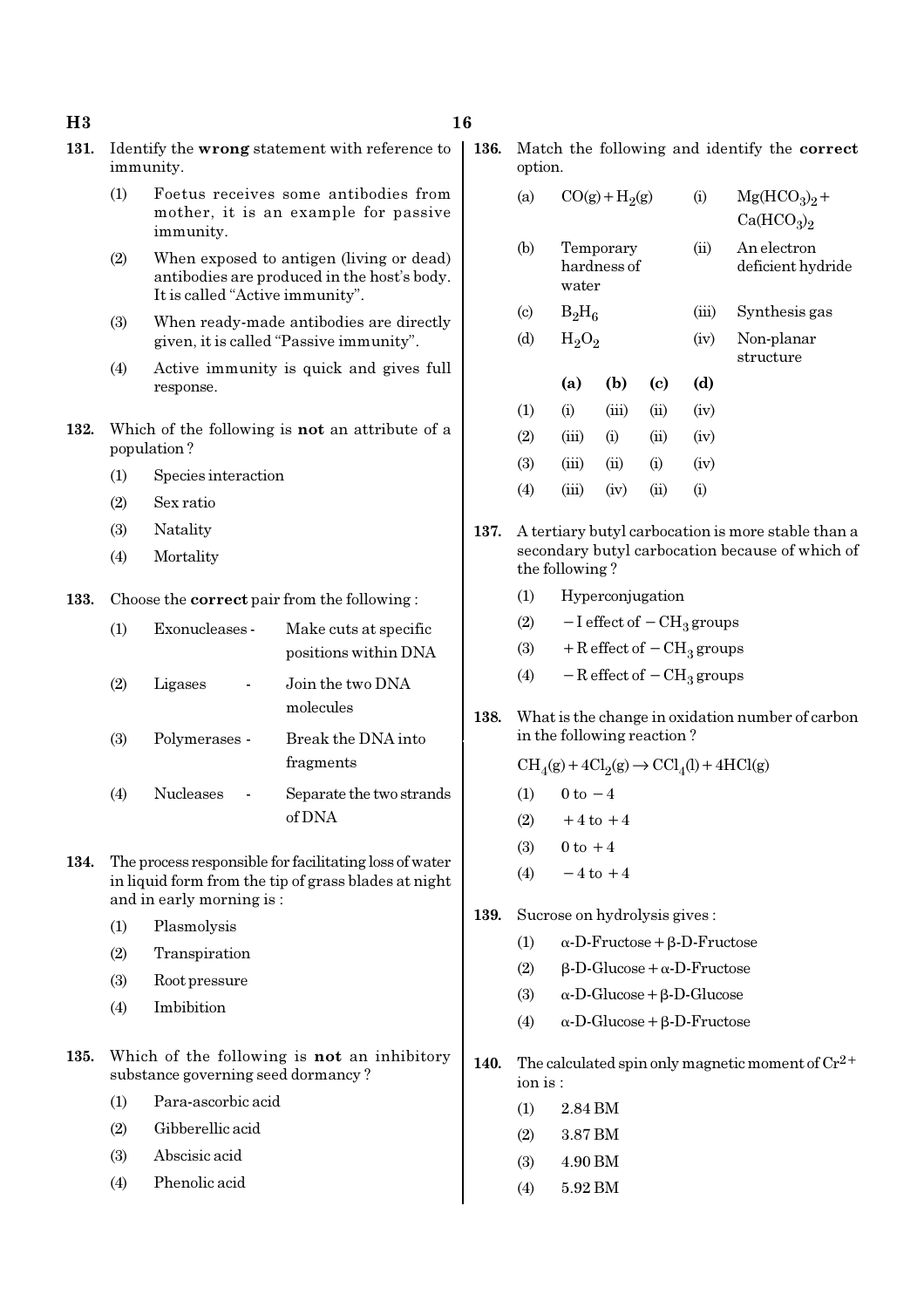- 141. Identify a molecule which does not exist.
	- $(1)$   $O_2$
	- $(2)$  He<sub>2</sub>
	- $(3)$  Li<sub>2</sub>
	- (4)  $C_2$
- 142. Which of the following oxoacid of sulphur has  $-O-O-$  linkage ?
	- (1)  $H_2S_2O_7$ , pyrosulphuric acid
	- (2)  $H_2SO_3$ , sulphurous acid
	- (3)  $H_2SO_4$ , sulphuric acid
	- (4)  $H_2S_2O_8$ , peroxodisulphuric acid
- 143. Which of the following is the correct order of increasing field strength of ligands to form coordination compounds ?
	- (1)  $CN^- < C_2O_4^{2-} < SCN^- < F^-$
	- (2)  $\text{SCN}^-$  <  $\text{F}^-$  <  $\text{C}_2\text{O}_4^{2-}$  <  $\text{CN}^-$
	- (3)  $\text{SCN}^-$  < F<sup>-</sup> < CN<sup>-</sup> < C<sub>2</sub>O<sub>4</sub><sup>2</sup>
	- (4)  $F^- < \text{SCN}^- < C_2 O_4^{2-} < \text{CN}^-$
- 144. The number of Faradays(F) required to produce  $20$  g of calcium from molten CaCl $_2$  (Atomic mass of Ca=40 g mol<sup>-1</sup>) is :
	- $(1)$  4
	- $(2) 1$
	- (3) 2
	- (4) 3
- 145. Reaction between acetone and methylmagnesium chloride followed by hydrolysis will give :
	- (1) Isobutyl alcohol
	- (2) Isopropyl alcohol
	- (3) Sec. butyl alcohol
	- (4) Tert. butyl alcohol
- 146. Which of the following is a cationic detergent ?
	- (1) Sodium dodecylbenzene sulphonate
	- (2) Sodium lauryl sulphate
	- (3) Sodium stearate
	- (4) Cetyltrimethyl ammonium bromide
- 147. Identify the incorrect statement.
	- (1) The oxidation states of chromium in  $CrO_4^{2-}$

and  $Cr_2O_7^{2-}$  are not the same.

- (2)  $Cr^{2+}(d^4)$  is a stronger reducing agent than  $Fe^{2+}(d^6)$  in water.
- (3) The transition metals and their compounds are known for their catalytic activity due to their ability to adopt multiple oxidation states and to form complexes.
- (4) Interstitial compounds are those that are formed when small atoms like H, C or N are trapped inside the crystal lattices of metals.
- 148. Which of the following alkane cannot be made in good yield by Wurtz reaction ?
	- (1) n-Butane
	- (2) n-Hexane
	- (3) 2,3-Dimethylbutane
	- (4) n-Heptane
- 149. Urea reacts with water to form A which will decompose to form B. B when passed through  $Cu^{2+}$  (aq), deep blue colour solution C is formed. What is the formula of C from the following ?
	- (1)  $CuCO<sub>3</sub>·Cu(OH)<sub>2</sub>$
	- $(2)$   $CuSO<sub>4</sub>$
	- (3)  $[Cu(NH_3)_4]^{2+}$
	- $(4)$  Cu(OH)<sub>2</sub>
- **150.** The freezing point depression constant  $(K_f)$  of benzene is  $5.12 \text{ K}$  kg mol<sup>-1</sup>. The freezing point depression for the solution of molality 0.078 m containing a non-electrolyte solute in benzene is (rounded off upto two decimal places) :
	- $(1)$  0.60 K
	- $(2)$  0.20 K
	- (3) 0.80 K
	- $(4)$  0.40 K
- 151. The number of protons, neutrons and electrons in  $^{175}_{71}$ Lu, respectively, are:
	- (1) 175, 104 and 71
	- (2) 71, 104 and 71
	- (3) 104, 71 and 71
	- (4) 71, 71 and 104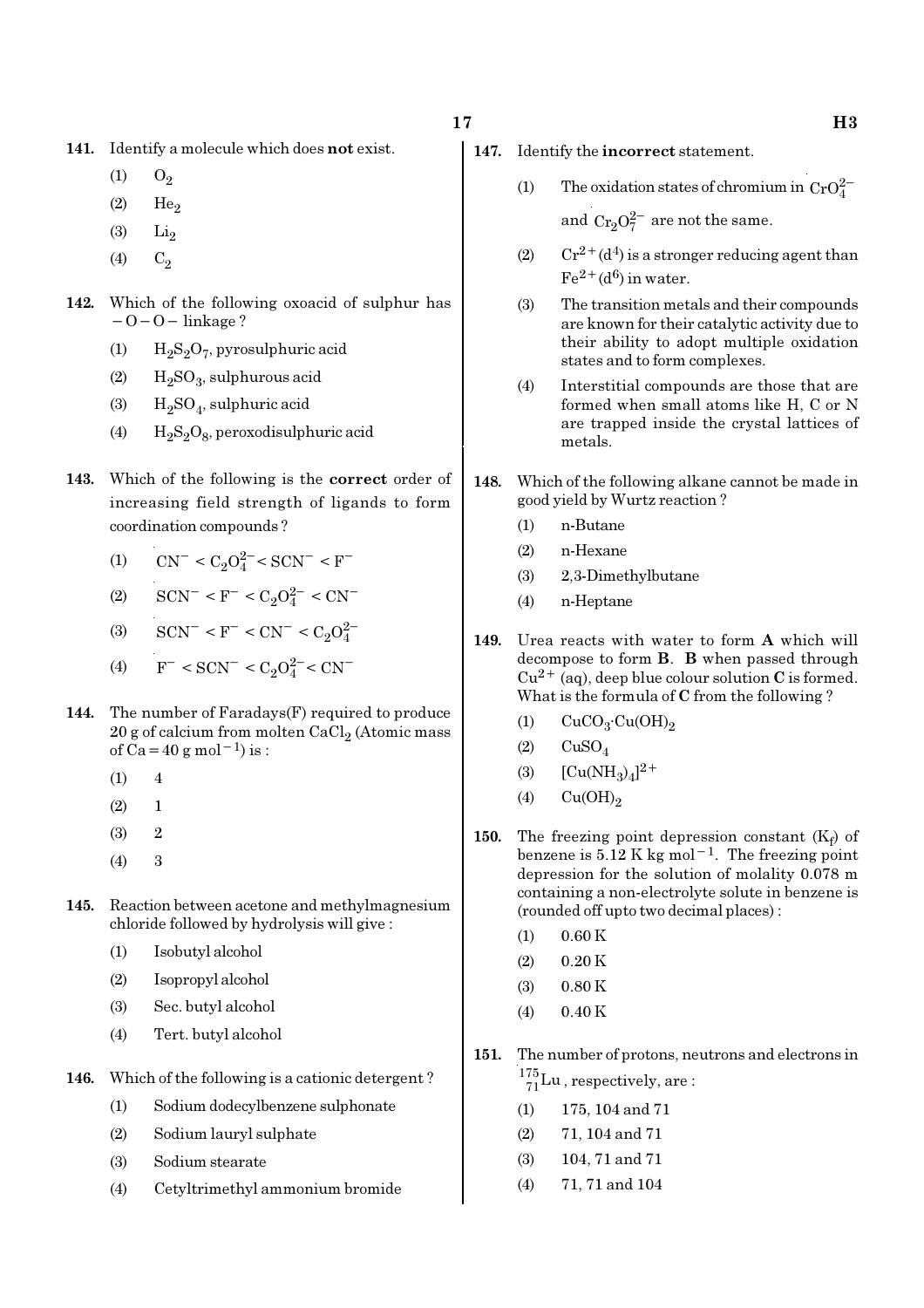152. Identify compound X in the following sequence of reactions :

# $CH<sub>3</sub>$ **CHO**  $Cl<sub>2</sub>/h\nu$  $_{\rm H_2O}$





 $CH<sub>2</sub>Cl$ (3)

CHCl<sub>2</sub> (4)

- 153. Identify the correct statement from the following :
	- (1) Pig iron can be moulded into a variety of shapes.
	- (2) Wrought iron is impure iron with 4% carbon.
	- (3) Blister copper has blistered appearance due to evolution of CO<sub>2</sub>.
	- (4) Vapour phase refining is carried out for Nickel by Van Arkel method.
- 154. Which of the following set of molecules will have zero dipole moment ?
	- (1) Boron trifluoride, beryllium difluoride, carbon dioxide, 1,4-dichlorobenzene
	- (2) Ammonia, beryllium difluoride, water, 1,4-dichlorobenzene
	- (3) Boron trifluoride, hydrogen fluoride, carbon dioxide, 1,3-dichlorobenzene
	- (4) Nitrogen trifluoride, beryllium difluoride, water, 1,3-dichlorobenzene
- 155. Paper chromatography is an example of :
	- (1) Column chromatography
	- (2) Adsorption chromatography
	- (3) Partition chromatography
	- (4) Thin layer chromatography

#### 156. Identify the incorrect match.

### Name IUPAC Official Name

- (a) Unnilunium (i) Mendelevium
- (b) Unniltrium (ii) Lawrencium
- (c) Unnilhexium (iii) Seaborgium
- (d) Unununnium (iv) Darmstadtium
- $(1)$   $(d)$ ,  $(iv)$
- $(2)$   $(a), (i)$
- $(3)$   $(b)$ ,  $(ii)$
- $(4)$  (c), (iii)
- 157. Find out the solubility of  $\mathrm{Ni(OH)}_{2}$  in 0.1 M NaOH. Given that the ionic product of  $\mathrm{Ni(OH)}_{2}$  is  $2 \times 10^{-15}$ .
	- $(1)$  1 × 10<sup>8</sup> M
	- (2)  $2 \times 10^{-13}$  M
	- (3)  $2 \times 10^{-8}$  M
	- (4)  $1 \times 10^{-13}$  M
- 158. Which of the following is a natural polymer ?
	- (1) poly (Butadiene-acrylonitrile)
	- (2) cis-1,4-polyisoprene
	- (3) poly (Butadiene-styrene)
	- (4) polybutadiene
- 159. Reaction between benzaldehyde and acetophenone in presence of dilute NaOH is known as :
	- (1) Cross Aldol condensation
	- (2) Aldol condensation
	- (3) Cannizzaro's reaction
	- (4) Cross Cannizzaro's reaction

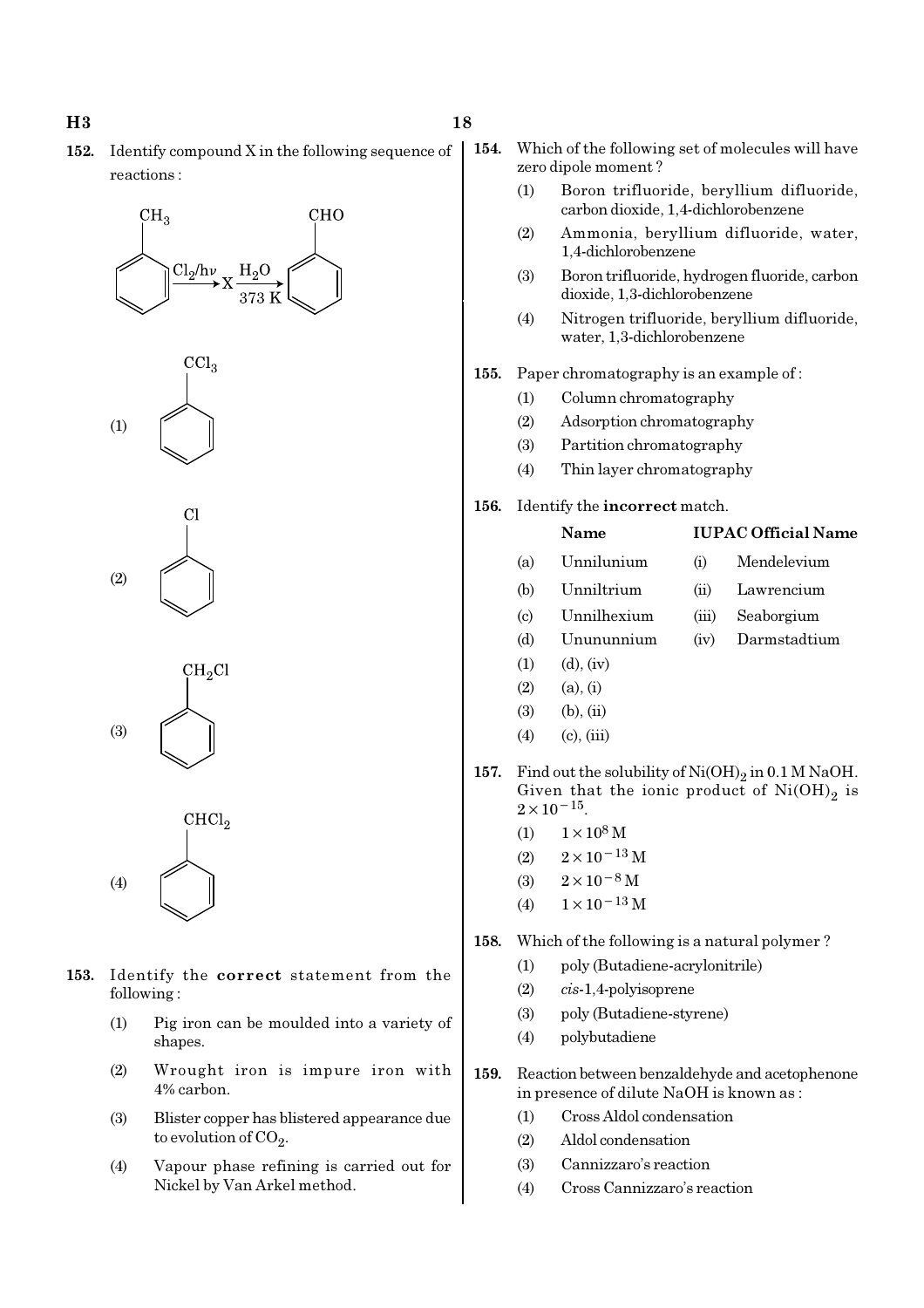- 160. The mixture which shows positive deviation from Raoult's law is :
	- (1) Chloroethane+Bromoethane
	- (2) Ethanol+Acetone
	- (3) Benzene+Toluene
	- (4) Acetone+Chloroform
- 161. The rate constant for a first order reaction is  $4.606 \times 10^{-3}$  s<sup>-1</sup>. The time required to reduce 2.0 g of the reactant to 0.2 g is :
	- $(1)$  1000 s
	- $(2)$  100 s
	- (3) 200 s
	- (4) 500 s
- 162. HCl was passed through a solution of  $\mathrm{CaCl}_2$ ,  $\mathrm{MgCl}_2$ and NaCl. Which of the following compound(s) crystallise(s) ?
	- (1) NaCl,  $MgCl<sub>2</sub>$  and  $CaCl<sub>2</sub>$
	- (2) Both  $\mathrm{MgCl}_2$  and  $\mathrm{CaCl}_2$
	- (3) Only NaCl
	- (4) Only  $MgCl<sub>2</sub>$
- 163. The correct option for free expansion of an ideal gas under adiabatic condition is :
	- (1)  $q > 0$ ,  $\Delta T > 0$  and  $w > 0$
	- (2)  $q = 0, \Delta T = 0$  and  $w = 0$
	- (3)  $q = 0, \Delta T < 0 \text{ and } w > 0$
	- (4)  $q < 0$ ,  $\Delta T = 0$  and  $w = 0$
- 164. Identify the correct statements from the following :
	- (a)  $CO_2(g)$  is used as refrigerant for ice-cream and frozen food.
	- (b) The structure of  $C_{60}$  contains twelve six carbon rings and twenty five carbon rings.
	- (c) ZSM-5, a type of zeolite, is used to convert alcohols into gasoline.
	- (d) CO is colorless and odourless gas.
	- $(1)$   $(c)$  and  $(d)$  only
	- $(2)$  (a), (b) and (c) only
	- $(3)$  (a) and  $(c)$  only
	- $(4)$  (b) and (c) only

165. Hydrolysis of sucrose is given by the following reaction.

 $Sucrose+H_2O \rightleftharpoons Glucose+Fructose$ 

If the equilibrium constant (K<sub>c</sub>) is  $2 \times 10^{13}$  at 300 K, the value of  $\Delta_r G^\ominus$  at the same temperature will be :

- (1)  $-8.314 \,\mathrm{J} \,\mathrm{mol}^{-1} \mathrm{K}^{-1} \times 300 \,\mathrm{K} \times \ln(4 \times 10^{13})$
- (2)  $-8.314 \text{ J mol}^{-1} \text{K}^{-1} \times 300 \text{ K} \times \ln(2 \times 10^{13})$
- (3)  $8.314 \text{ J mol}^{-1}\text{K}^{-1} \times 300 \text{ K} \times \ln(2 \times 10^{13})$
- (4)  $8.314 \text{ J mol}^{-1}\text{K}^{-1} \times 300 \text{ K} \times \ln(3 \times 10^{13})$
- 166. Which of the following amine will give the carbylamine test ?





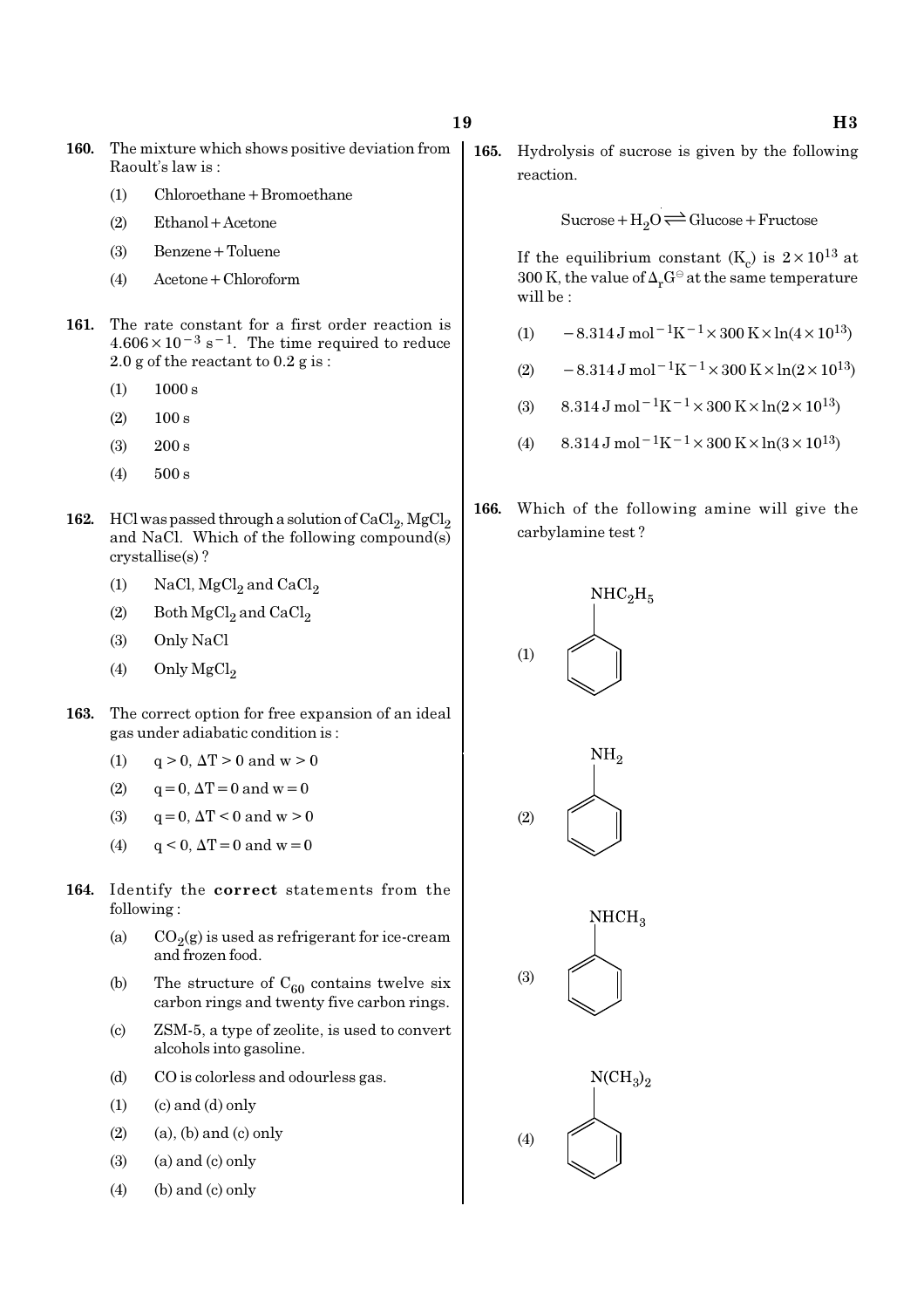#### H<sub>3</sub>  $20$

167. An alkene on ozonolysis gives methanal as one of the product. Its structure is :



168. Anisole on cleavage with HI gives :



- 169. Elimination reaction of 2-Bromo-pentane to form pent-2-ene is :
	- (a) β-Elimination reaction
	- (b) Follows Zaitsev rule
	- (c) Dehydrohalogenation reaction
	- (d) Dehydration reaction
	- $(1)$   $(a), (b), (d)$
	- $(2)$   $(a), (b), (c)$
	- $(3)$   $(a), (c), (d)$
	- $(4)$  (b), (c), (d)
- 170. An increase in the concentration of the reactants of a reaction leads to change in :
	- (1) collision frequency
	- (2) activation energy
	- (3) heat of reaction
	- (4) threshold energy
- 171. Which of the following is a basic amino acid ?
	- (1) Lysine
	- (2) Serine
	- (3) Alanine
	- (4) Tyrosine
- 172. The following metal ion activates many enzymes, participates in the oxidation of glucose to produce ATP and with Na, is responsible for the transmission of nerve signals.
	- (1) Potassium
	- (2) Iron
	- (3) Copper
	- (4) Calcium
- 173. For the reaction,  $2Cl(g) \rightarrow Cl_2(g)$ , the correct option is :
	- (1)  $\Delta_r H < 0$  and  $\Delta_r S < 0$
	- (2)  $\Delta_r H > 0$  and  $\Delta_r S > 0$
	- (3)  $\Delta_r H > 0$  and  $\Delta_r S < 0$
	- (4)  $\Delta_r H \leq 0$  and  $\Delta_r S \geq 0$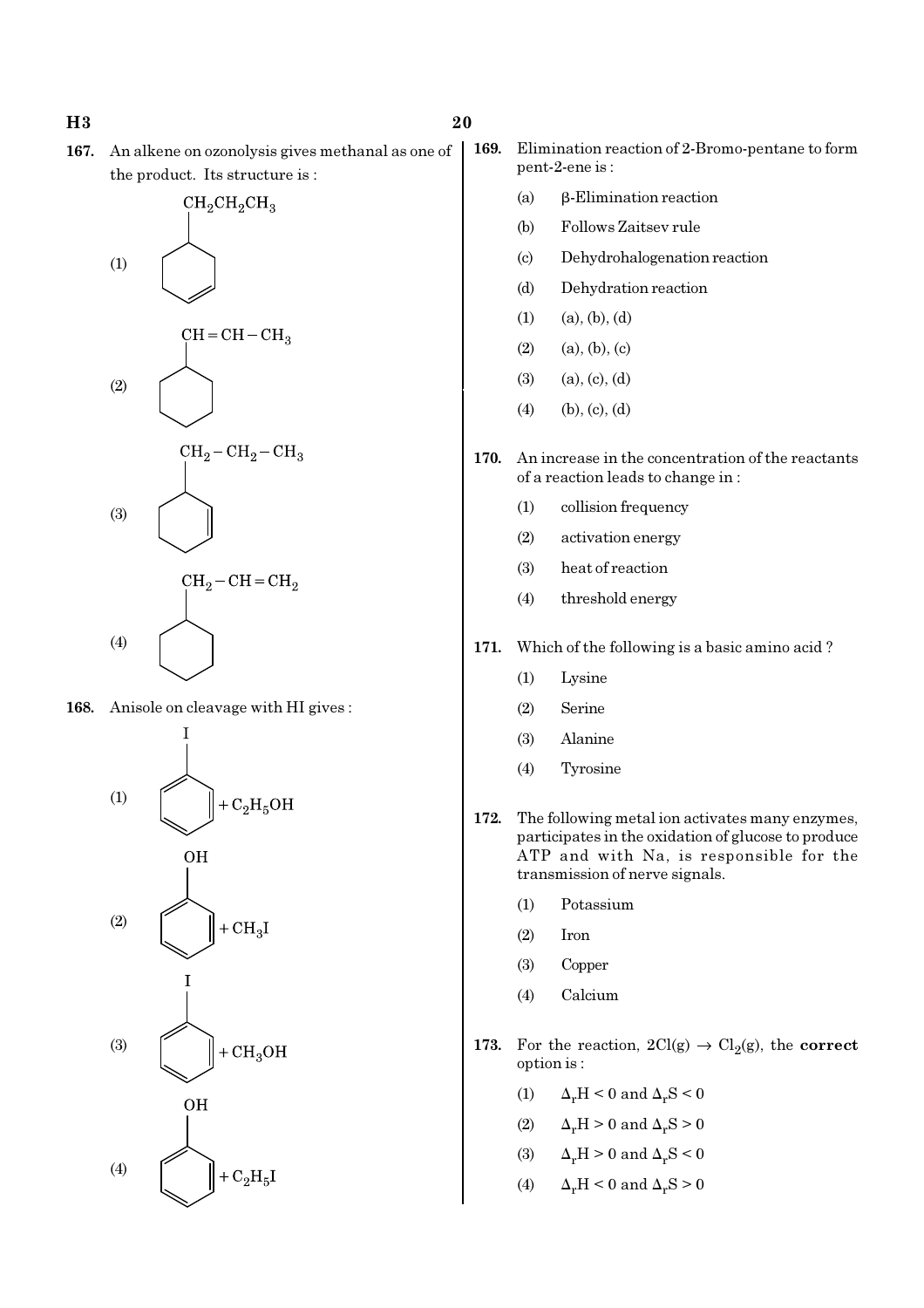174. Match the following :

|                            | Oxide                   |       |       | <b>Nature</b>                                    |
|----------------------------|-------------------------|-------|-------|--------------------------------------------------|
| (a)                        | CO.                     |       |       | Basic                                            |
| (b)                        | <b>BaO</b>              |       | (ii)  | Neutral                                          |
| $\left( \mathrm{c}\right)$ | $\text{Al}_2\text{O}_3$ |       | (iii) | Acidic                                           |
| (d)                        | $Cl_2O_7$               |       | (iv)  | Amphoteric                                       |
|                            |                         |       |       | Which of the following is <b>correct</b> option? |
|                            | (a)                     | (b)   | (c)   | (d)                                              |
| (1)                        | (iv)                    | (iii) | (ii)  | (i)                                              |
| (2)                        | (i)                     | (ii)  | (iii) | (iv)                                             |
| (3)                        | (ii)                    | (i)   | (iv)  | (iii)                                            |
| (4)                        | (iii)                   | (iv)  | (i)   | (ii)                                             |

- 175. Measuring Zeta potential is useful in determining which property of colloidal solution ?
	- (1) Size of the colloidal particles
	- (2) Viscosity
	- (3) Solubility
	- (4) Stability of the colloidal particles
- 176. A mixture of  $N_2$  and Ar gases in a cylinder contains 7 g of  $\mathrm{N}_2$  and 8 g of Ar. If the total pressure of the mixture of the gases in the cylinder is 27 bar, the partial pressure of  $\mathrm{N}_2 \, \mathrm{is}$  :

[Use atomic masses (in g mol<sup>-1</sup>) : N = 14, Ar = 40]

- (1) 18 bar
- $(2)$  9 bar
- (3) 12 bar
- (4) 15 bar
- 177. Which of the following is not correct about carbon monoxide ?
	- (1) It is produced due to incomplete combustion.
	- (2) It forms carboxyhaemoglobin.
	- (3) It reduces oxygen carrying ability of blood.
	- (4) The carboxyhaemoglobin (haemoglobin bound to CO) is less stable than oxyhaemoglobin.

178. An element has a body centered cubic (bcc) structure with a cell edge of 288 pm. The atomic radius is :

(1) 
$$
\frac{4}{\sqrt{2}} \times 288 \text{ pm}
$$
  
(2) 
$$
\frac{\sqrt{3}}{4} \times 288 \text{ pm}
$$
  
(3) 
$$
\frac{\sqrt{2}}{4} \times 288 \text{ pm}
$$
  
(4) 
$$
\frac{4}{\sqrt{3}} \times 288 \text{ pm}
$$

- 179. Which one of the followings has maximum number of atoms ?
	- (1) 1 g of  $Li(s)$  [Atomic mass of  $Li = 7$ ]
	- (2)  $1 g$  of Ag(s) [Atomic mass of Ag = 108]
	- (3) 1 g of Mg(s) [Atomic mass of Mg = 24]
	- (4) 1 g of  $O_2(g)$  [Atomic mass of O = 16]
- 180. On electrolysis of dil.sulphuric acid using Platinum (Pt) electrode, the product obtained at anode will be :
	- $(1)$  SO<sub>2</sub> gas
	- (2) Hydrogen gas
	- (3) Oxygen gas
	- (4)  $H_2S$  gas

- o 0 o -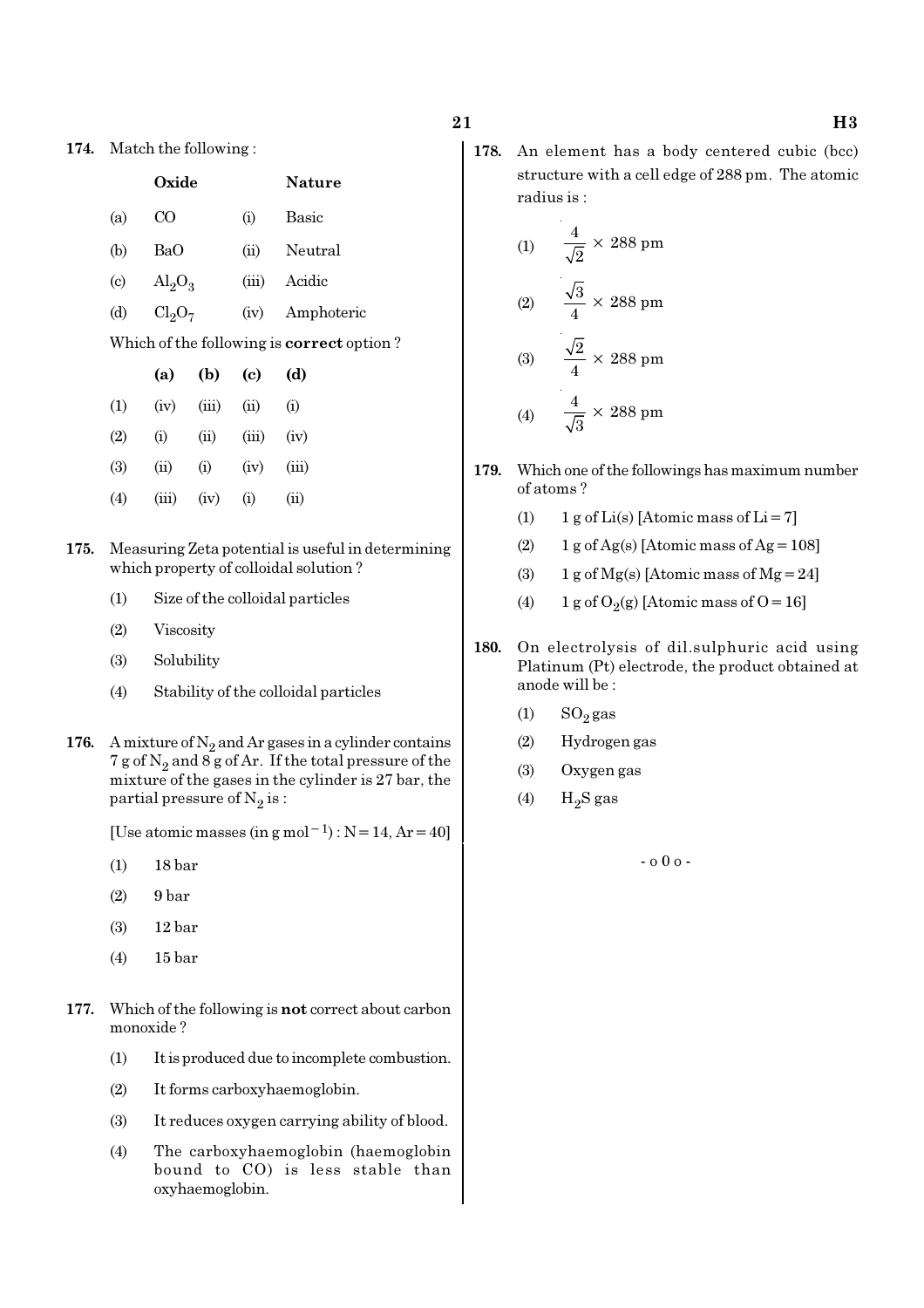# H3 22 Space For Rough Work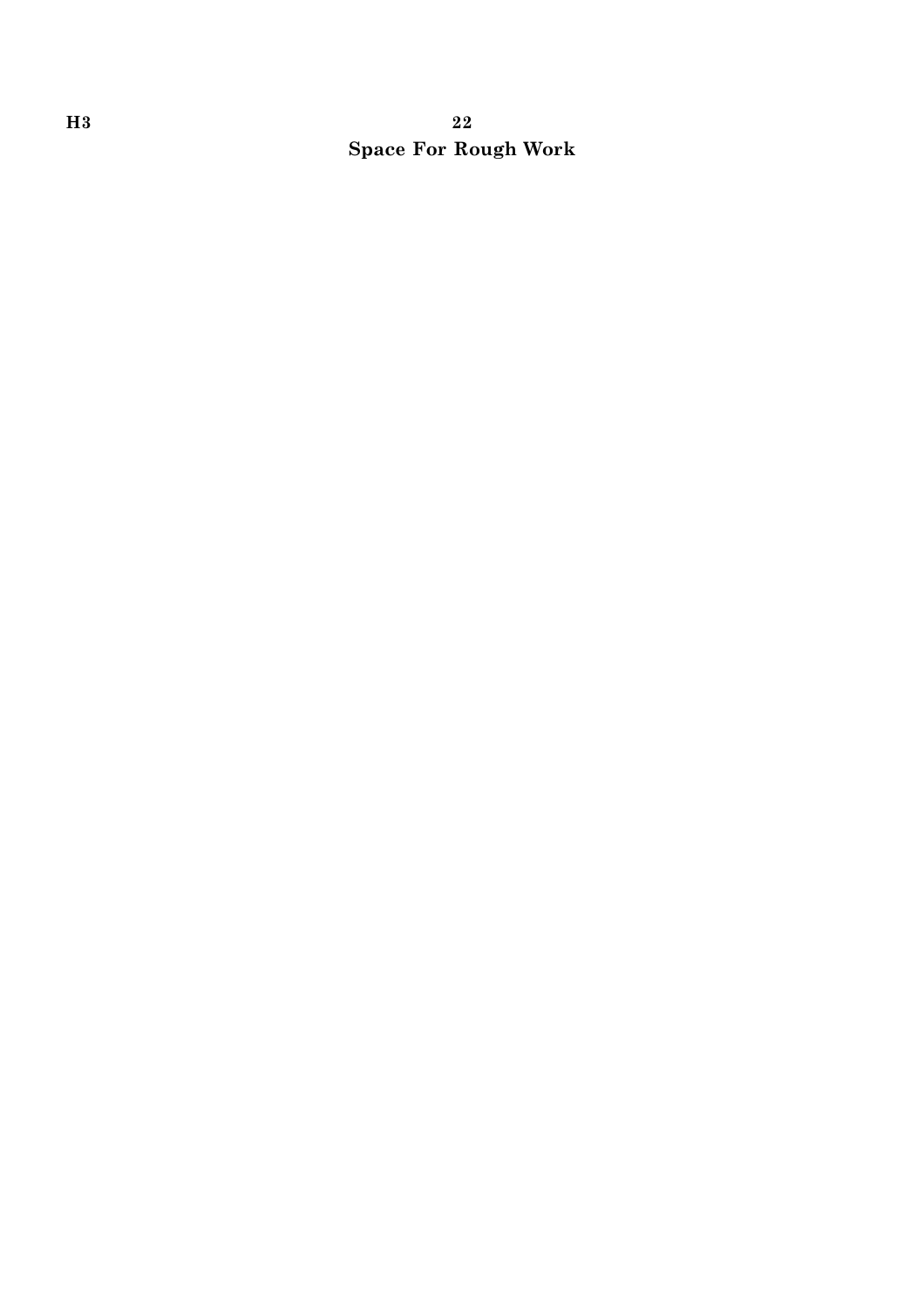# $23$  H<sub>3</sub> Space For Rough Work